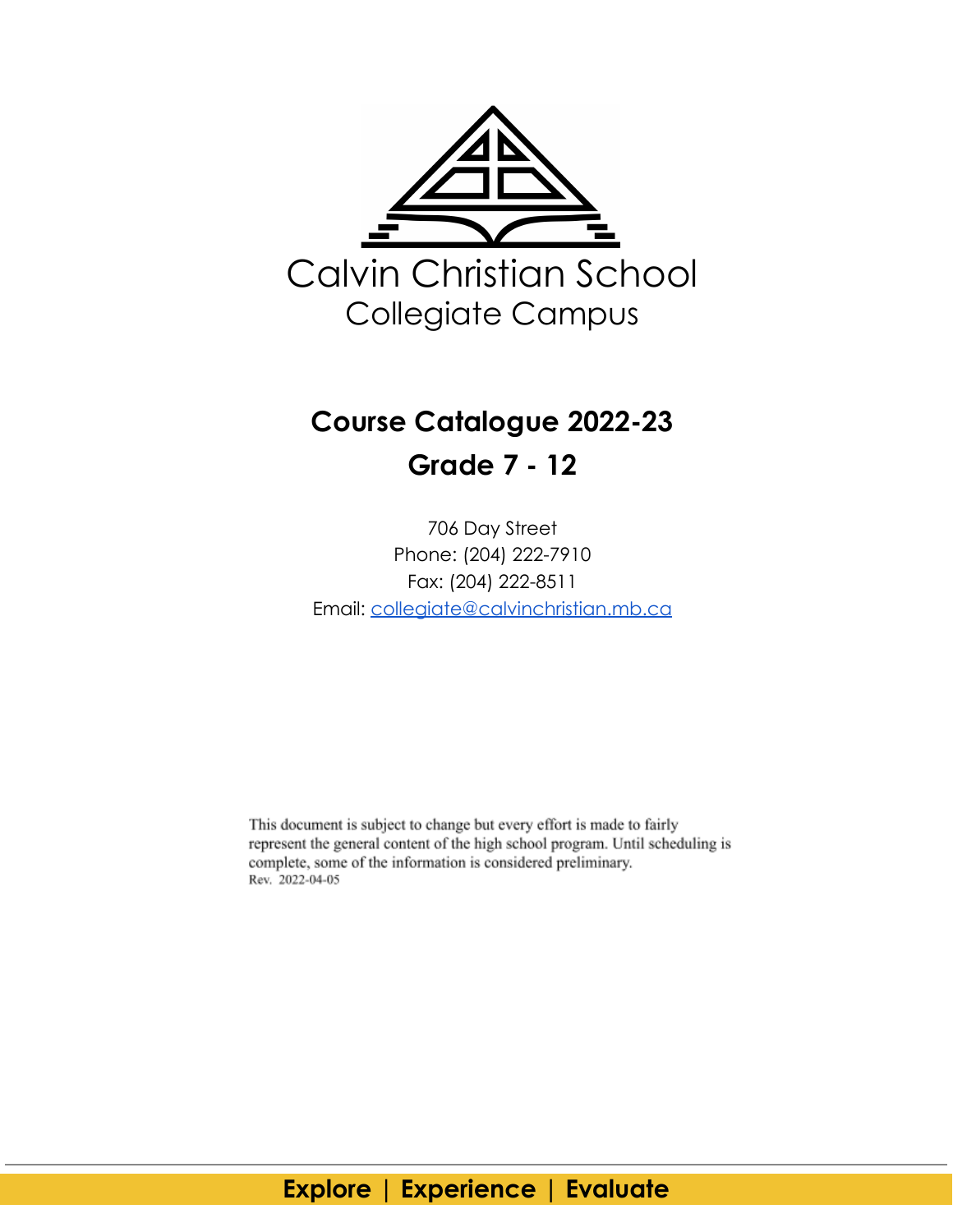

#### <span id="page-1-0"></span>**Calvin Christian School Mission Statement**

Calvin Christian Schools serve Christian families by providing a secure learning environment in which God's children can explore, experience and evaluate all of life under the lordship of Christ.

#### <span id="page-1-1"></span>**Calvin Christian School Vision Statement**

Our vision is to be an educational community equipping our students to live as followers of Christ:

- Being transformed by the renewing of our minds (Romans 12:2)
- Growing in wisdom and striving for academic excellence
- Developing as servant leaders
- Acting with compassion and justice in the world
- Demonstrating a growing faith in God

#### <span id="page-1-2"></span>*General School Profile*

Calvin Christian School is an independent Christian school serving approximately 450 students in Kindergarten through Grade 12.

All Calvin Christian School teachers are committed Christian believers and certified teachers with the Manitoba Department of Education and Training. All families wishing to associate themselves with the school must express a Christian faith commitment and agreement with the Purpose and Basis (See Excerpts from the Constitution in our document *General Information*).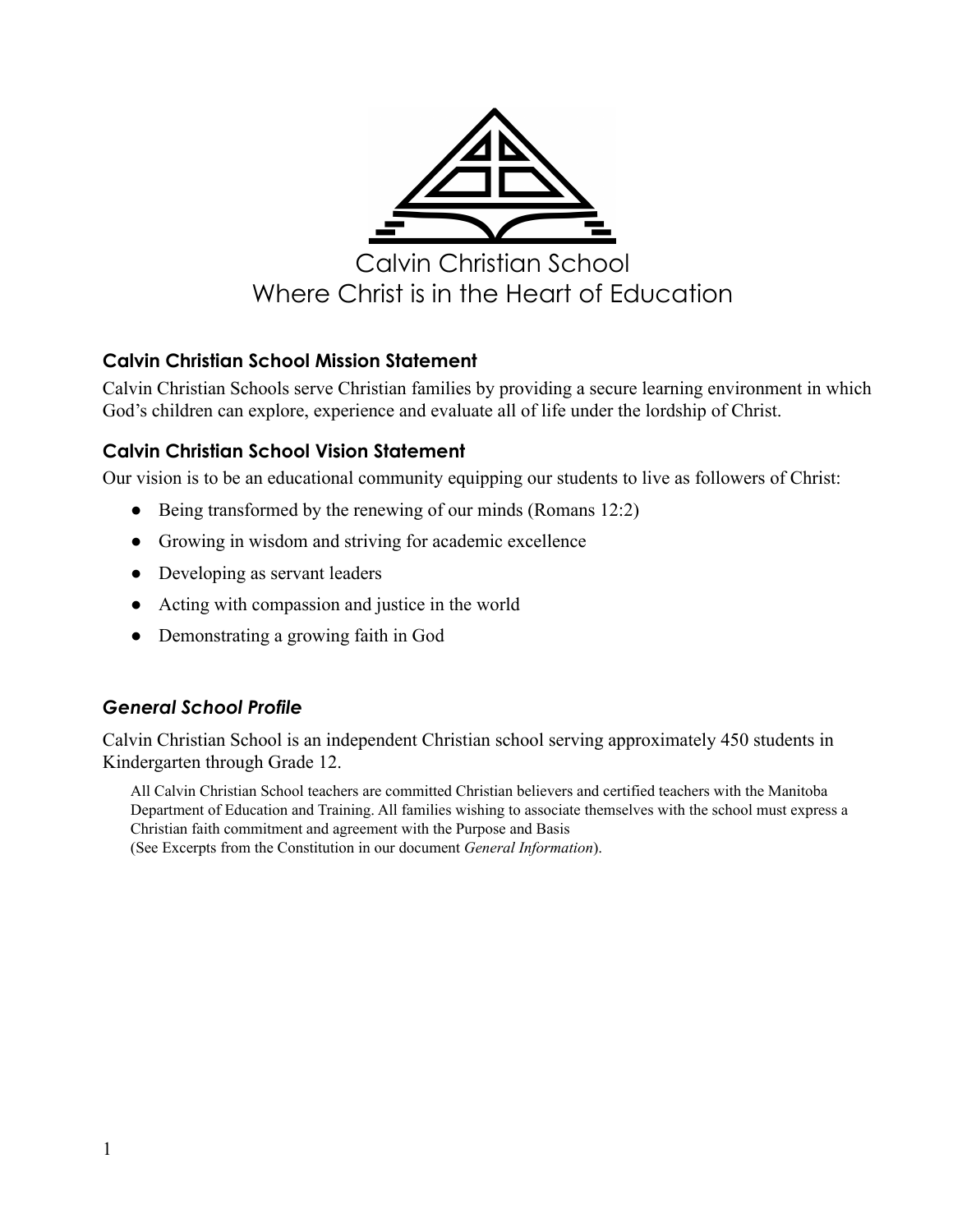### **Table of Contents**

| Calvin Christian School Mission Statement                      | $\mathbf{1}$ |
|----------------------------------------------------------------|--------------|
| Calvin Christian School Vision Statement                       | 1            |
| General School Profile                                         | 1            |
| <b>Introducing Calvin Christian School - Collegiate Campus</b> | 7            |
| What have we expanded upon over the years                      | 7            |
| <b>Five Block Schedule</b>                                     | 8            |
| Delivery of Courses                                            | 8            |
| Service Requirement                                            | 9            |
| Eligible Volunteer Work                                        | 9            |
| Documentation of Services Hours                                | 9            |
| Inter-School Sports                                            | 10           |
| Middle Years (Grades 7 - 8) Program of Studies                 | 10           |
| <b>Grade 7 Program of Studies</b>                              | 10           |
| <b>Prescribed Courses</b>                                      | 10           |
| <b>Course Descriptions for Selected Courses</b>                | 11           |
| 7 Applied Arts                                                 | 11           |
| 7 Art                                                          | 11           |
| 7 Bible                                                        | 11           |
| 7 Drama                                                        | 11           |
| 7 ICT (Information and Communication Technology)               | 11           |
| 7 Language Arts                                                | 12           |
| 7 Math                                                         | 12           |
| 7 French                                                       | 12           |
| 7 Physical & Health Education                                  | 12           |
| 7 Science                                                      | 12           |
| 7 Social Studies                                               | 13           |
| <b>Grade 8 Program of Studies</b>                              | 13           |
| <b>Prescribed Courses</b>                                      | 13           |
| <b>Course Descriptions for Selected Courses</b>                | 13           |
| 8 Applied Arts                                                 | 13           |
| 8 Art                                                          | 13           |
| 8 Band                                                         | 14           |
| 8 Bible                                                        | 14           |
| 8 Drama                                                        | 14           |
| 8 French                                                       | 14           |
| 8 ICT (Information and Communication Technology)               | 14           |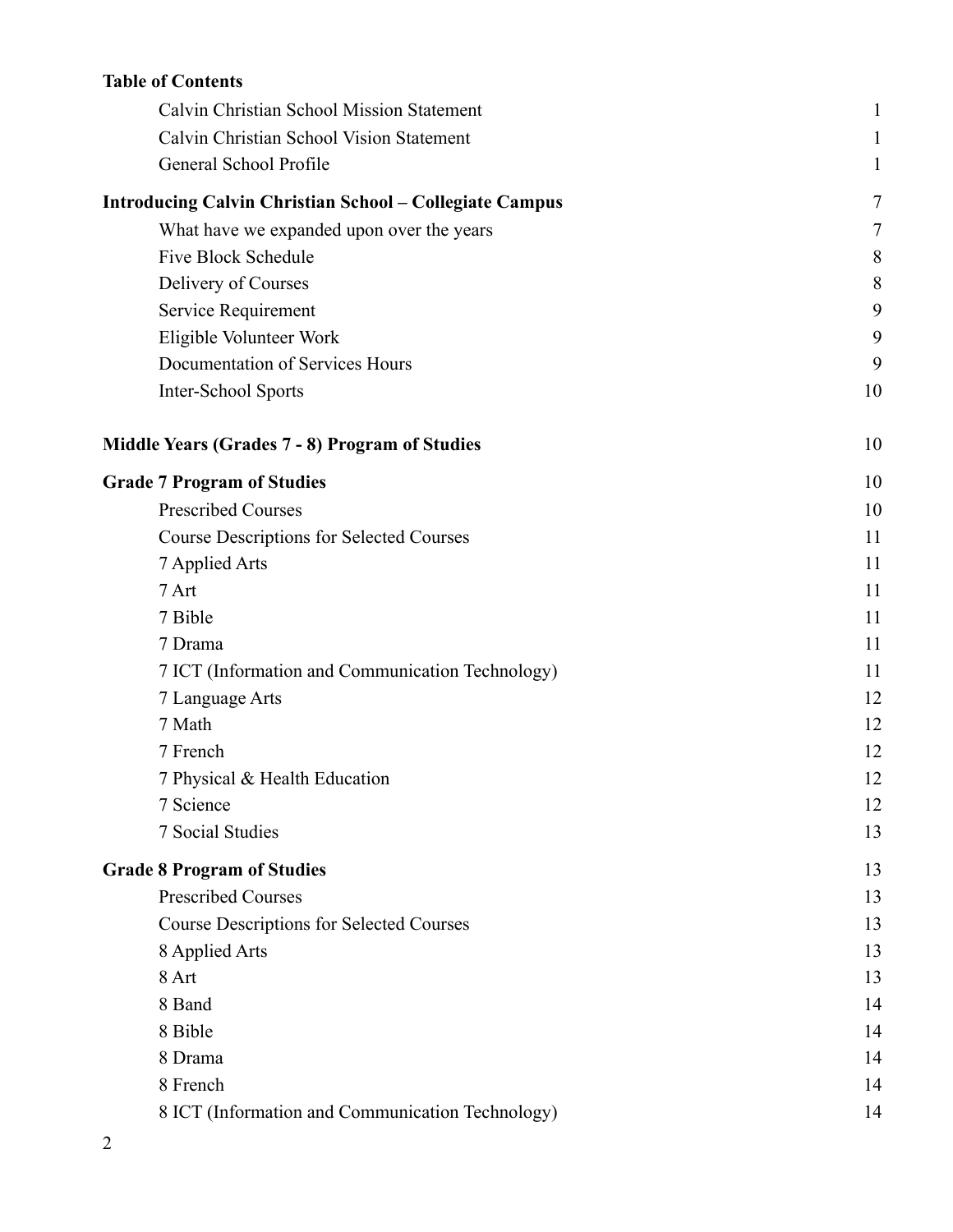| 8 Language Arts                                                          | 15 |
|--------------------------------------------------------------------------|----|
| 8 Mathematics                                                            | 15 |
| 8 Physical & Health Education                                            | 15 |
| 8 Science                                                                | 15 |
| 8 Social Studies                                                         | 15 |
| <b>Senior Years Program of Studies</b>                                   | 16 |
| <b>Graduation Requirements: Senior Years Academic Program</b>            | 16 |
| <b>Recommendations and Procedures for Course Selections</b>              | 16 |
| Time for Course Selection                                                | 16 |
| <b>Changing Course Selections</b>                                        | 16 |
| <b>Course Transfers and Withdrawals</b>                                  | 16 |
| <b>Course Availability</b>                                               | 16 |
| S1 & S2 Schedule Requirements                                            | 16 |
| Biblical & Christian Worldview Studies                                   | 17 |
| Mathematics                                                              | 17 |
| <b>Mathematics Course Selection Guidelines</b>                           | 17 |
| CCC Math/Science Prerequisite Charts                                     | 17 |
| <b>Grade 9 Program of Studies</b>                                        | 18 |
| Biblical & Christian Worldview Studies 11G: History of the Promised Land | 18 |
| <b>Business Innovations 10S</b>                                          | 18 |
| Canada in the Contemporary World 10F (Social Studies)                    | 18 |
| Digital Pictures 25S                                                     | 18 |
| Drama 10S                                                                | 18 |
| English Language Arts 10F                                                | 18 |
| French: Communication and Culture 10F                                    | 19 |
| Life/Work Exploration 15S                                                | 19 |
| Mathematics 10F                                                          | 19 |
| Music 1A: Band 10S                                                       | 19 |
| Music 1B: Choir 15S                                                      | 19 |
| Music 2A: Jazz Band 15S                                                  | 20 |
| <b>Outdoor Education 21G</b>                                             | 20 |
| Physical & Health Education 10F                                          | 20 |
| Science 10F                                                              | 20 |
| Visual Arts 1A: 10S                                                      | 20 |
|                                                                          |    |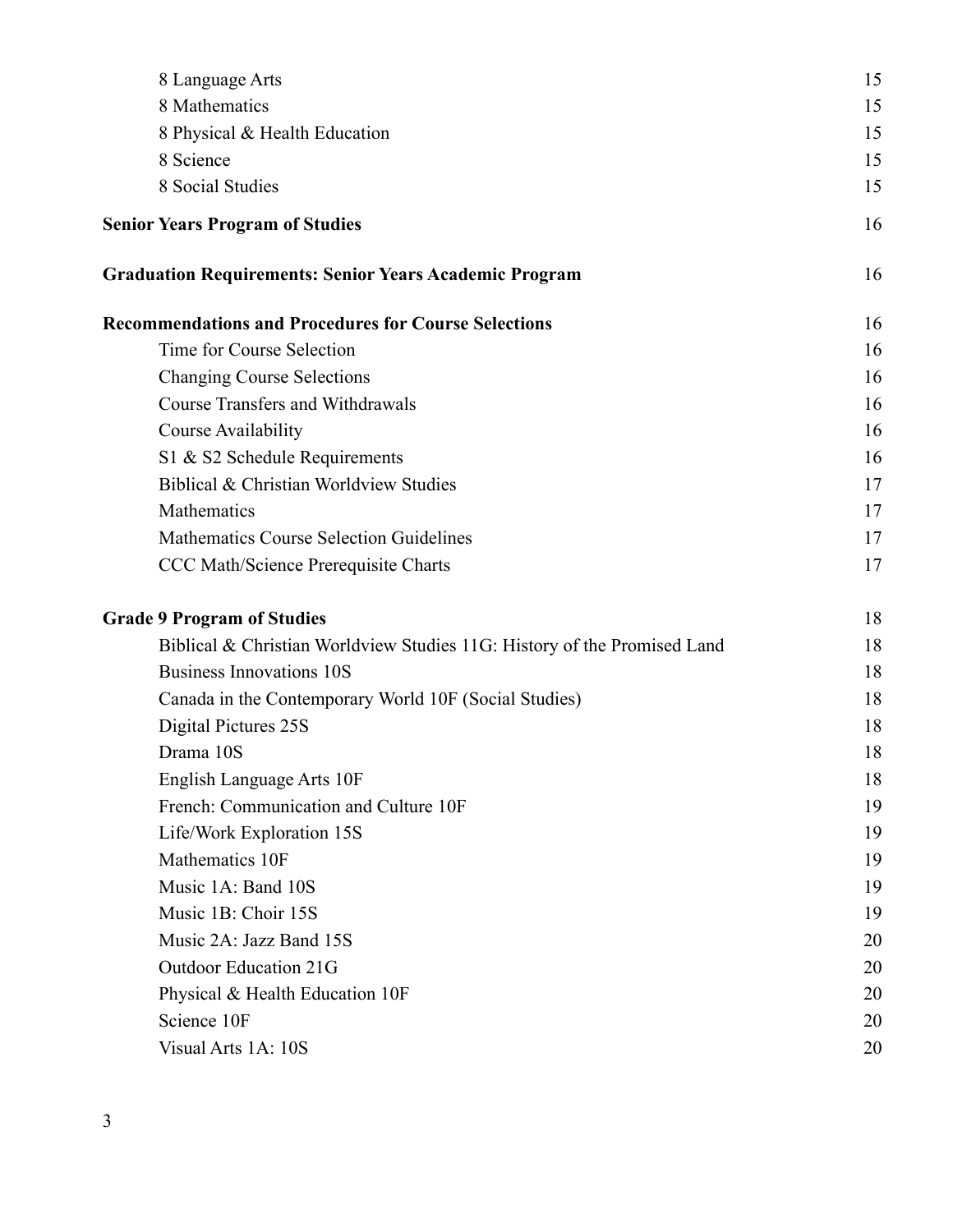| <b>Grade 10 Program of Studies</b>                                                   | 21 |
|--------------------------------------------------------------------------------------|----|
| Biblical & Christian Worldview Studies 21G: Ethics                                   | 21 |
| Desktop Publishing 35S                                                               | 21 |
| Digital Film Making 25S                                                              | 21 |
| Digital Pictures 25S                                                                 | 21 |
| Drama 25S: 2A Stagecraft and Design                                                  | 21 |
| English Language Arts 20F                                                            | 21 |
| <b>Essential Mathematics 20S</b>                                                     | 22 |
| French: Communication and Culture 20F                                                | 22 |
| Geographic Issues of the 21st Century 20F                                            | 22 |
| Introduction to Applied & Pre-Calculus Mathematics 20S                               | 22 |
| Music 1A: Band 20S                                                                   | 22 |
| Music 1B: Choir 25S                                                                  | 23 |
| Music 2A: Jazz Band 20S                                                              | 23 |
| <b>Outdoor Education 21G</b>                                                         | 23 |
| Physical & Health Education 20F                                                      | 23 |
| Science 20F                                                                          | 24 |
| Visual Arts 1A: 20S                                                                  | 24 |
| Visual Arts 3A: Film: A Christian Perspective 25S                                    | 24 |
| <b>Grade 11 Program of Studies</b>                                                   | 25 |
| <b>Applied Mathematics 30S</b>                                                       | 25 |
| Biblical & Christian Worldview Studies 31G (World Religions)                         | 25 |
| Biology 30S                                                                          | 25 |
| <b>Broadcast Media 25S</b>                                                           | 25 |
| Canadian Law 40S                                                                     | 25 |
| Chemistry 30S                                                                        | 26 |
| Current Topics in FNMI Studies 40S (Indigenous Studies) (alternating years: 2022-23) | 26 |
| Desktop Publishing 35S                                                               | 26 |
| Digital Film Making 25S                                                              | 26 |
| English Language Arts: Comprehensive Focus 30F                                       | 26 |
| <b>Essential Mathematics 30S</b>                                                     | 26 |
| <b>Family Studies 25S</b>                                                            | 27 |
| French 30S (Basic French)                                                            | 27 |
| Graphic Communication Technology 40S: Yearbook Creation                              | 27 |
| History of Canada 30F                                                                | 27 |
| Music 1A: Band 30S                                                                   | 28 |
| Music 1B: Choir 35S                                                                  | 28 |
| Music 2A: Jazz Band 30S                                                              | 28 |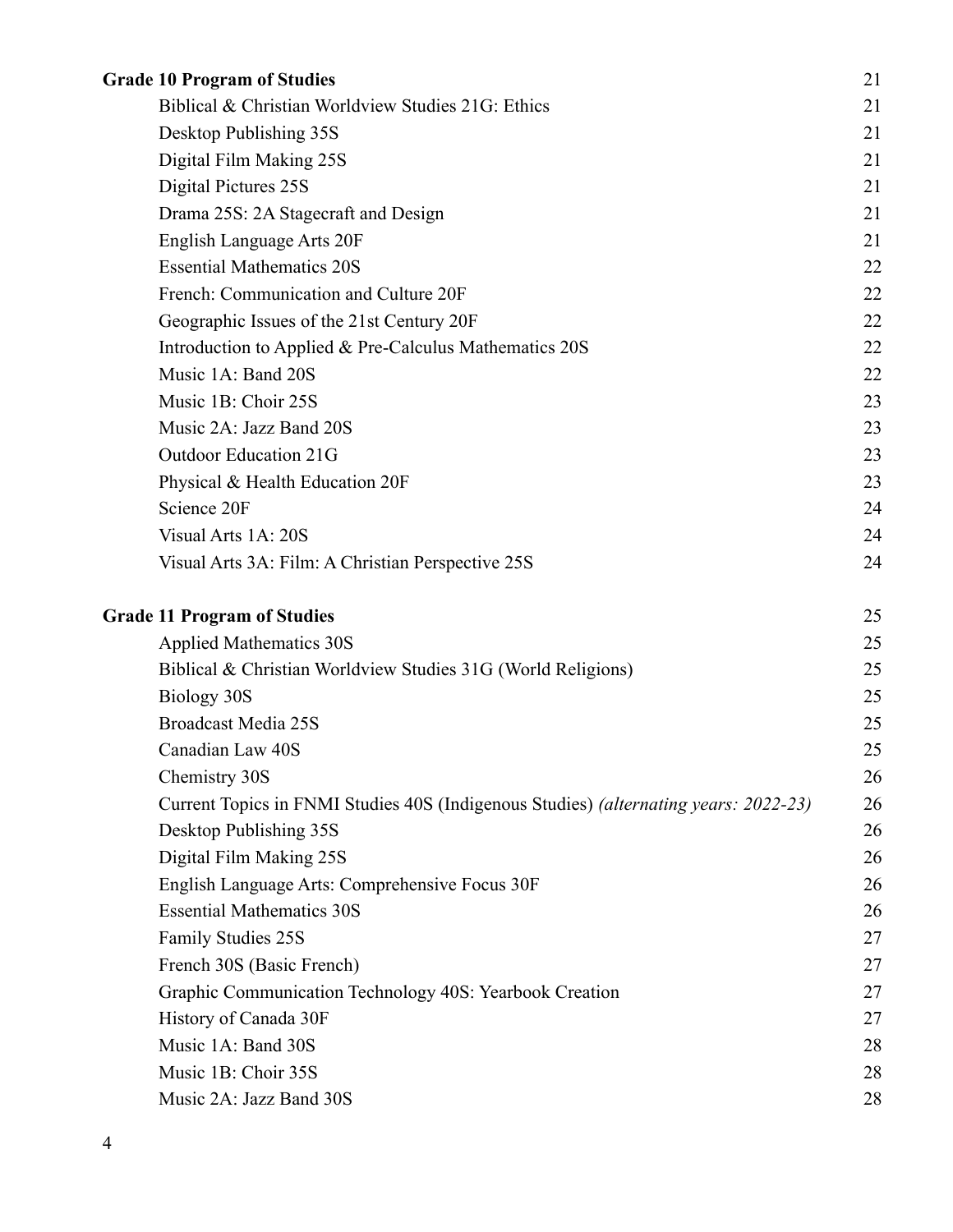| Physical & Health Education 30S: Active Healthy Lifestyles (General)                 | 28 |
|--------------------------------------------------------------------------------------|----|
| Physics 30S                                                                          | 28 |
| Pre-Calculus Mathematics 30S                                                         | 29 |
| Visual Arts 2A: 30S                                                                  | 29 |
| Visual Arts 3A: Film: A Christian Perspective 25G                                    | 29 |
| <b>Grade 12 Program of Studies</b>                                                   | 30 |
| <b>Applied Mathematics 30S</b>                                                       | 30 |
| <b>Applied Mathematics 40S</b>                                                       | 30 |
| Biblical & Christian Worldview Studies 41G: Intro. to Apologetics                    | 30 |
| Biology 40S                                                                          | 30 |
| <b>Broadcast Media 35S</b>                                                           | 30 |
| Canadian Law 40S (alternating years: 2023-24)                                        | 31 |
| Chemistry 40S                                                                        | 31 |
| Current Topics in FNMI Studies 40S (Indigenous Studies) (alternating years: 2022-23) | 31 |
| Desktop Publishing 35S                                                               | 31 |
| Digital Film Making 25S                                                              | 31 |
| English Language Arts: Comprehensive Focus 40S                                       | 31 |
| English Language Arts: Literary Focus 40S                                            | 32 |
| English Language Arts: Transactional Focus 40S                                       | 32 |
| <b>Essential Mathematics 30S</b>                                                     | 32 |
| <b>Essential Mathematics 40S</b>                                                     | 32 |
| <b>Family Studies 25S</b>                                                            | 32 |
| French 40S (Basic French)                                                            | 33 |
| Global Issues 40S: Citizenship & Sustainability (alternating years: 2022-23)         | 33 |
| Graphic Communication Technology 40S: Yearbook Creation                              | 33 |
| Music 1A: Band 40S                                                                   | 33 |
| Music 1B: Choir 45G                                                                  | 33 |
| Music 2A: Jazz Band 40S                                                              | 33 |
| Physical & Health Education 40S: Active Healthy Lifestyles (General)                 | 34 |
| Physics 30S                                                                          | 34 |
| Physics 40S                                                                          | 34 |
| Pre-Calculus Mathematics 40S                                                         | 34 |
| Psychology 40S (alternating years: 2023-24)                                          | 35 |
| Visual Arts 2A: 40S                                                                  | 35 |
| <b>Other Credit Opportunities</b>                                                    | 36 |
| <b>Apprenticeship Opportunities</b>                                                  | 36 |
| Credit for Employment 30G or 40G                                                     | 36 |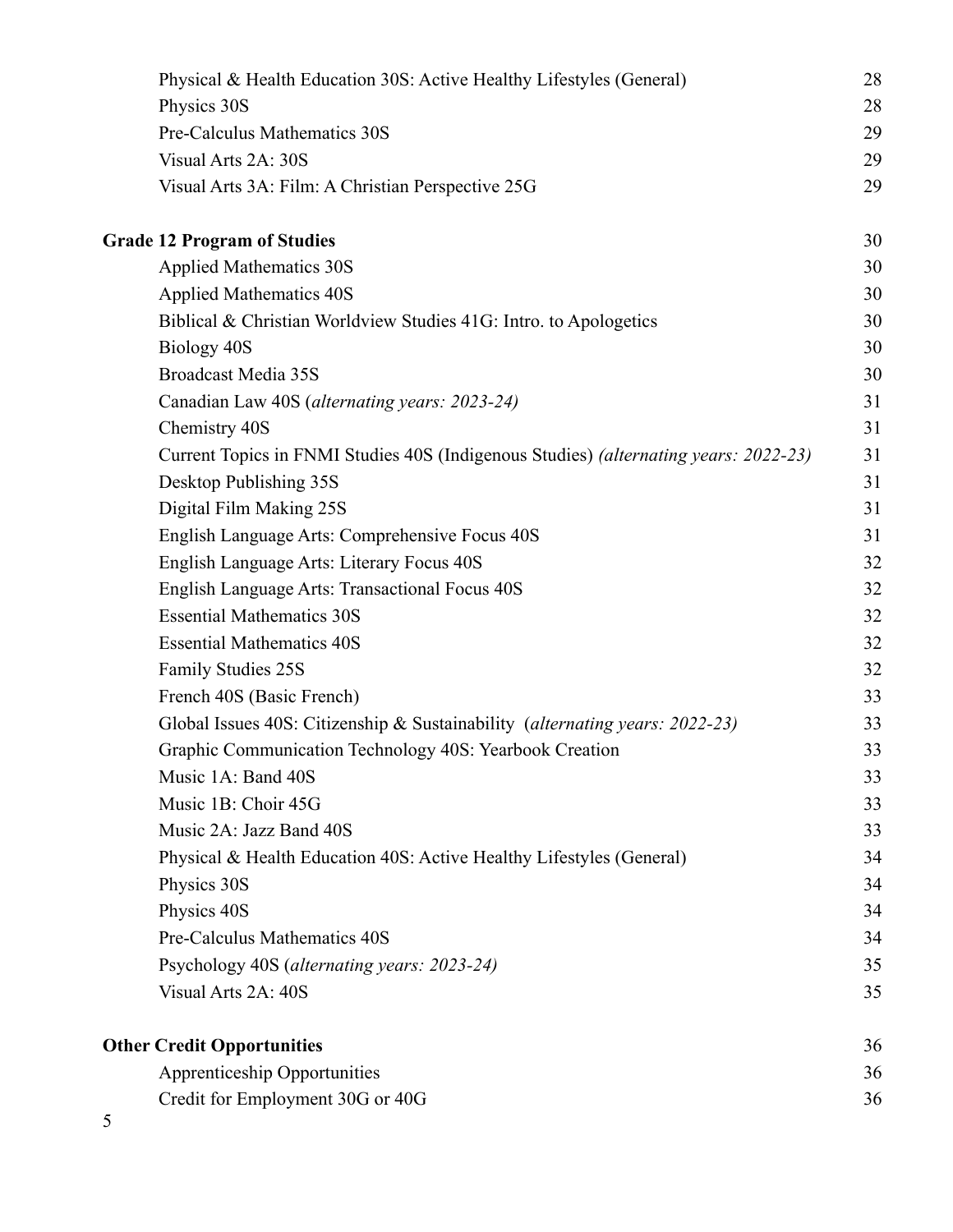| Dual Credit Courses               | 36 |
|-----------------------------------|----|
| Military and Other Credits        | 36 |
| Special Language Credit           | 37 |
| <b>Student Initiated Projects</b> | 37 |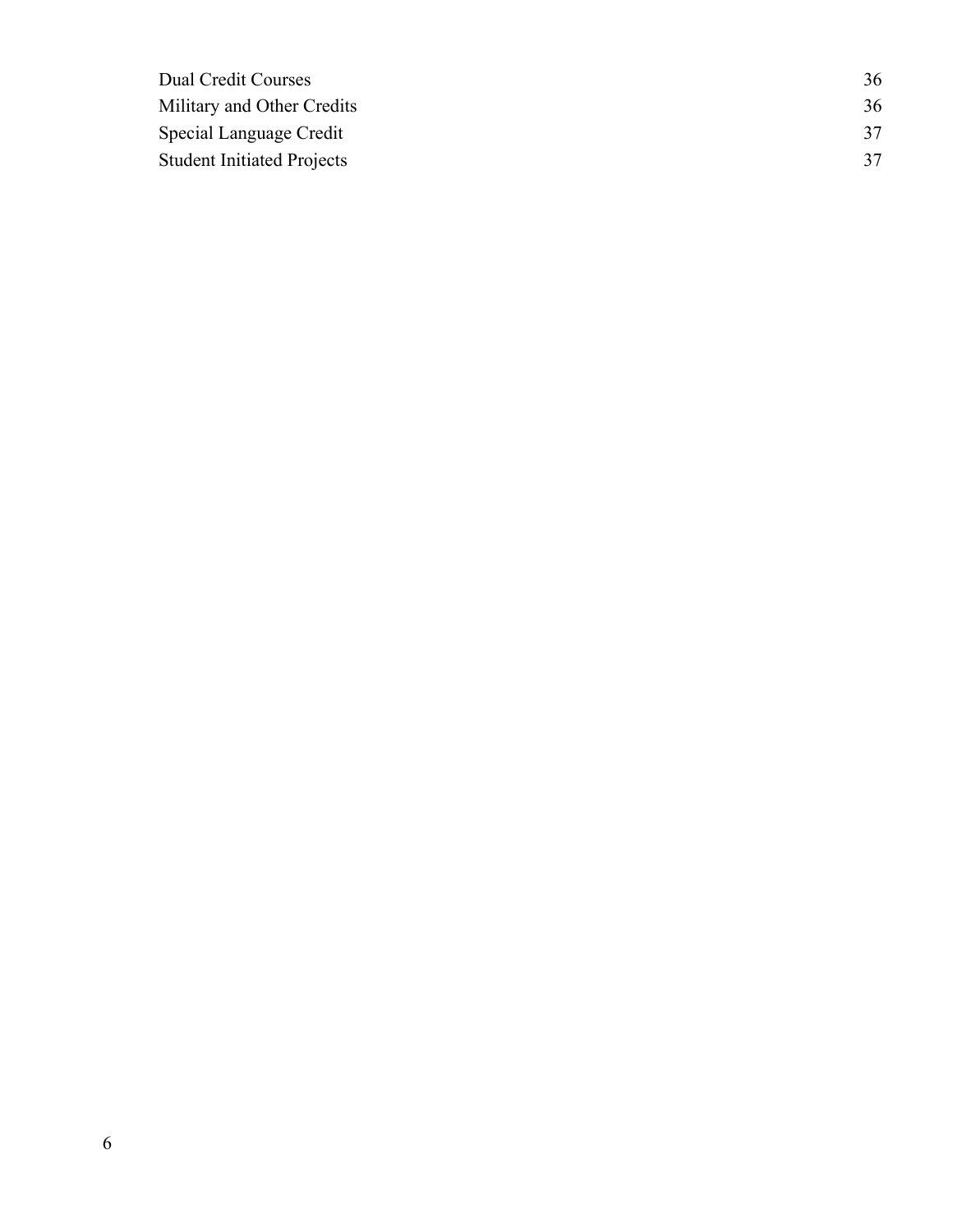## <span id="page-7-0"></span>**Introducing Calvin Christian School – Collegiate Campus**

After 41 years of operating what was a  $K - 9$  school for most of that time, we began to add a high school program. Adding Grade 10 in September 2002 was the first step in a longstanding vision - a vision for a high school program that we now have realized. On the strength of God's blessing these many years, we were able to move forward with confidence. By God's grace, we have experienced history and established a reputation that has provided a solid foundation for the years to come. Our constituency was behind us and our Lord went before us into that exciting new venture. Grade 12 was added in the fall of 2004 and we now look forward to further growth as a school in student numbers, programs, and facilities.

We did not establish our collegiate campus to compete with other high schools. Our purpose was to *extend* and *expand* the blessing and excellence that was and is Calvin Christian School. Our desire was to realize our vision for quality Christian education: "to constantly improve the educational environment, strive for academic excellence, and provide learning opportunities to equip our students to live as Christians in a changing world." God helping us, we have accomplished that.

At Calvin Christian we offer a strong academic program that meets or exceeds the requirements of the Manitoba Department of Education & Training at all levels. The senior years program (Grade 9 to Grade 12) leads to high school graduation and entrance to all post secondary institutions. Calvin Christian School extended its program into high school on the strength of its history and reputation in Christian education. We are well known for the climate of Christian community and for the supportive learning environment we have created for our students and families. We exist to provide an education that integrates faith and learning in an intentional and living way. To that end, our programs include opportunities for service and travel and for the development of a genuine Christian consciousness. It is our goal, in the educational context, to know and live what it means to "take captive every thought to make it obedient to Christ" (2 Corinthians 10:5).

You can count on excellence in the delivery of core subjects, like Biblical Studies, Language Arts, Science, Social Studies, Math, and Physical & Health Education. In addition we extended the strong programming we had in the optional subjects of French, Spanish, Band, Art, and Computer Studies. We also offer a variety of options through online and distance education courses.

#### <span id="page-7-1"></span>**What have we expanded upon over the years**

- Our Bible program from Grade 9 to Grade 12 was renamed to more accurately reflect the content. It is called "Biblical and Christian Worldview Studies." The Grade 9 to 12 series is capped off with Grade 11 and Grade 12 studies in the Christian Schools International curriculum *Living in Hope*, a Christian sociology course and with study of the opportunities and issues in the emerging post-modern church.
- We're excited about our course offerings in the area of technology starting with general computer and technical applications courses from Grade 7 through Grade 9. In subsequent years exciting courses have been developed:
- Desktop Publishing/Yearbook In this course students are introduced to professional digital publishing tools like InDesign, Illustrator, and Adobe Photoshop. They will be able to put their skills to use by carrying out print jobs solicited from and submitted by local businesses. In addition, the students in this class produce the school year book using digital tools and digital photography no more old-fashioned cutting and pasting.
- Digital Film Making Students are introduced to high-end digital video editing tools some of the same ones used by major motion picture studios. They will storyboard, shoot, edit and produce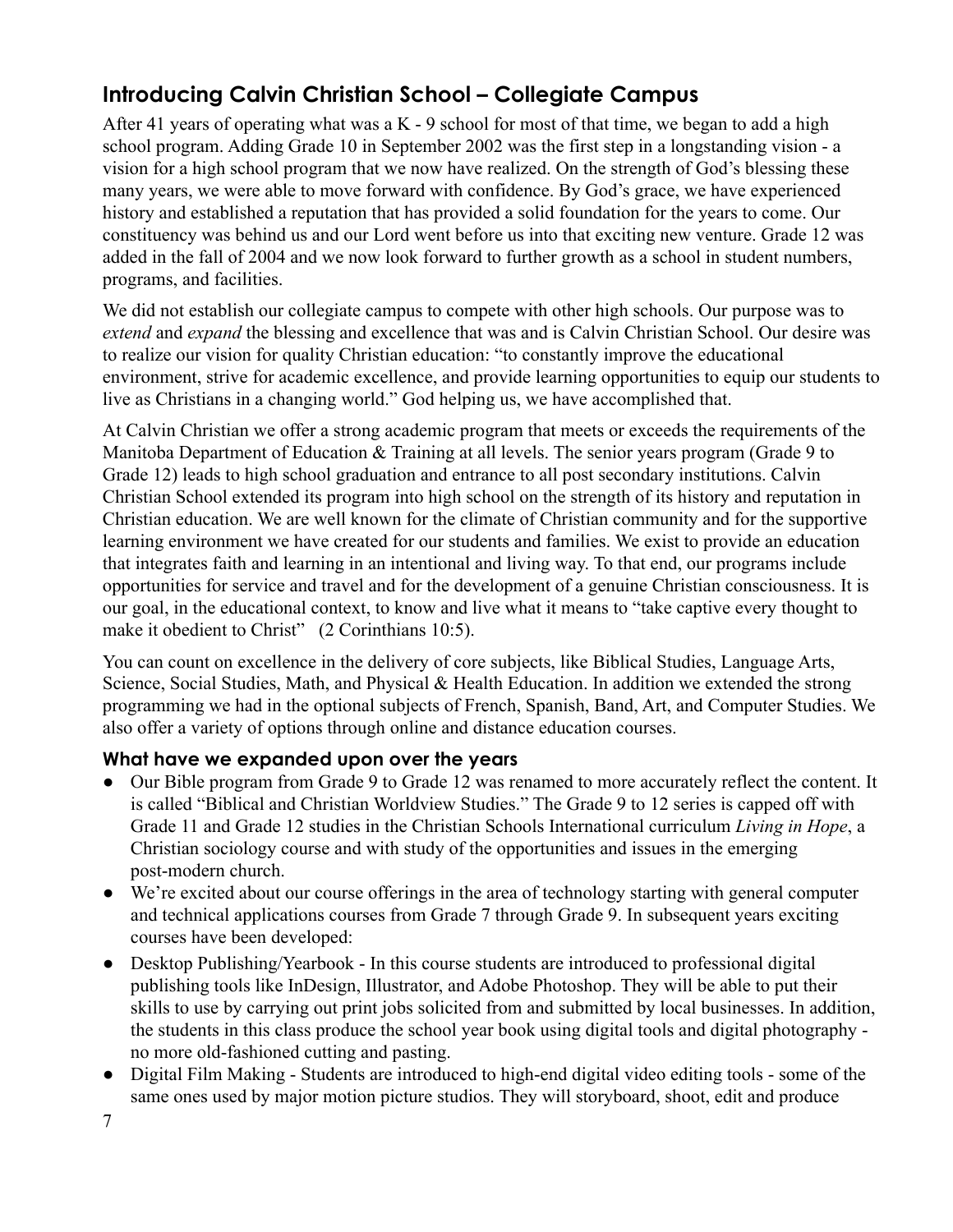video projects for school and for others. In addition, they will learn to use sophisticated multimedia tools and will acquire marketable skills for a working world increasingly calling for employees with technological skills. The best of the student videos are featured in the Calvin Christian School Film Festival.

- Our students in the senior years programs enjoy access to technology unprecedented in our school's history. In addition to our computer lab, workstations are available in the library and the classrooms. A robust wi-fi and internet access system has been implemented in our school to accommodate personal devices that are used in our classrooms for research and projects.
- Our Band program has continued from its fine beginnings in concert band and has extended into Jazz!
- We provide opportunity for travel through:
	- o Grade 10 Chicago/New York Band/Art Trip
	- o Service oriented Impact Trip for our grade 11 students
	- o Grade 11/12 French Trip to Quebec: Immersion Experience (alternate years 2022-23)
	- o Outdoor Education Trips: ice fishing, camping
- Students continue to develop a heart for service in grade 12 by participating in I.C.E. (Inner City Experience), a one-week adventure in Winnipeg's inner city. With the professional assistance of Union Gospel Mission and other inner city ministries, the students experience a safe and challenging exposure to ministry opportunities in the city.

#### <span id="page-8-0"></span>**Five Block Schedule**

We operate on a five-block (65 minute), two-semester schedule.

| SLG                      | $8:51 - 9:06$   |
|--------------------------|-----------------|
| Block 1                  | $9:06 - 10:11$  |
| 10 minute break          |                 |
| Block 2                  | $10:21 - 11:26$ |
| 2-minute transition time |                 |
| Block 3                  | $11:28 - 12:33$ |
| Lunch                    | $12:33 - 1:16$  |
| Block 4                  | $1:18 - 2:23$   |
| 2-minute transition time |                 |
| Block 5                  | $2:25 - 3:30$   |
|                          |                 |

#### <span id="page-8-1"></span>**Delivery of Courses**

High School: Grade 9-12 – The Grade 9 to Grade 12 students at Calvin are scheduled into a semester system. This means that the school year is divided into two semesters, with these approximate dates:

Semester 1 – September to January Semester 2 – February to June

One-credit courses are generally taught every day and are completed in one semester ending with a final exam or term project. Half credit courses are taught every other day for one semester. Selected courses are taught on alternate days throughout the entire year.

Middle School: Grade 7-8 – Our core subjects; Math, Science, English Language Arts, Social Studies, French, and Physical & Health Education are taught throughout the calendar year. Other required courses such as Bible and ICT, plus other option courses are scheduled in a semester system format.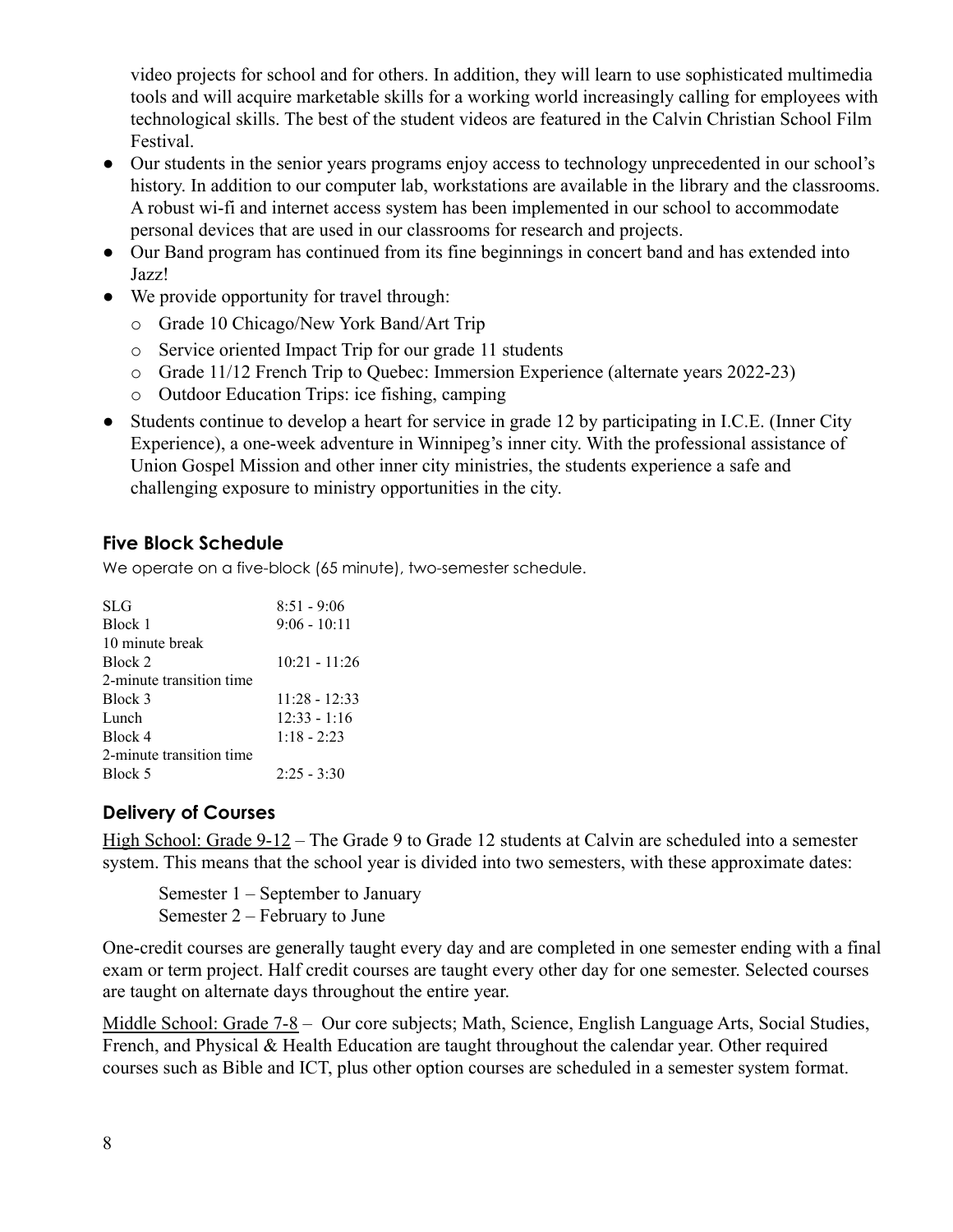#### <span id="page-9-0"></span>**Service Requirement**

In keeping with our vision statement, Calvin Christian School encourages students to be engaged in service opportunities. In order to accomplish the goal of cultivating a servant heart within the student body, we have formalized a service program that will require a modest amount of documented service time in each of the high school years. From Grade 9 to Grade 12, it is the expectation that students will accumulate **110 hours** of volunteer service - the equivalent of one additional senior year's academic credit, as recognized by Manitoba Department of Education & Training. Consequently, the Calvin Christian School graduation requirement has increased from the 30 required by Manitoba education to 31 credits. While students are expected to accumulate 110 hours of community service in order to receive 1.0 credit they are encouraged to do more than that. There is much to be done in God's Kingdom. However, Department of Education policy is such that a maximum of 1.0 credit may be awarded for Community service regardless of how many hours are submitted.

#### **Students Who Have Not Attended Calvin for All four High School Years**

Students who have not attended Calvin Christian School for all four years of their high school program may transfer volunteer hours from their previous high school. A minimum of 25 hours of service per year while attending Calvin Christian is recommended/expected with one half credit being granted for 55 hours accumulated while at Calvin.

#### <span id="page-9-1"></span>**Eligible Volunteer Work**

Many of our students are already engaged in a number of volunteer activities that may be used to partially satisfy the requirement. Eligible activities include:

- o teaching Sunday School, helping with audio/visual, or other such activities at church
- o participation in school activities such as scorekeeping, worship team, student council, Craft & Bake Sale, etc.
- o VBS helper
- o Bible/Summer Camp counsellor
- o Volunteering at: food banks, shelters, senior's residences, hospitals, community clubs, or other community service agencies
- o Yearbook Committee (a maximum of 30 service hours can be earned in lieu of an academic credit - should a student choose to volunteer their time on this committee)
- o Other? Speak to the Academic Advisor or a member of the administrative staff if you would like confirmation on the eligibility of a particular volunteer activity.

\* To Note: The grade 11 Impact trip counts as 30 hours of community service. The grade 12 inner city service project will also count for 30 service hours. Documentation for these two experiences need not be provided and will automatically be credited to the student since the school is aware of the student's participation.

- Activities that are **not eligible** include volunteering for a "for profit" organization, work experience programs, helping friends and family (babysitting, etc.).
- Service assignments typically take place outside of school hours and students are required to make their own contacts and arrangements with an agency. Parents are encouraged to discuss potential placements with their children.

#### **Documentation of Service Hours**

Volunteer activity is to be documented by an adult supervisor at a recognized service organization or program, *using a standard form* provided by the school. Forms can be handed in at the Academic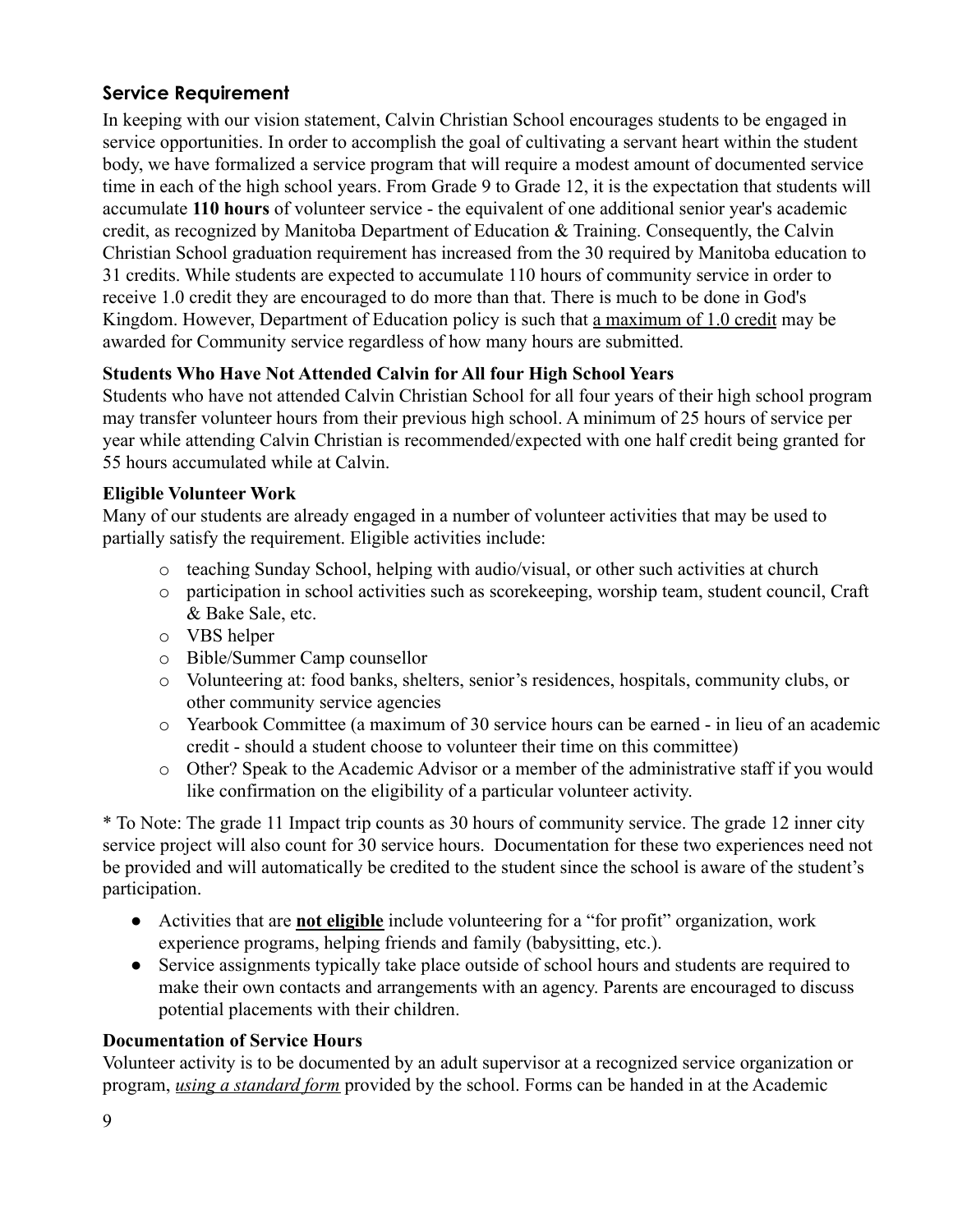Guidance Office mailbox as they are completed. Our Academic Advisor will record, monitor, and discuss student progress throughout grades 9-12.

#### **Inter-School Sports**

Calvin Christian School competes in the River East Transcona School Division Athletic Conference (Grade 7 and Grade 8). Senior years students participate in the Manitoba High School Athletic Association AAA Classification, Zone 14 (KPAC effective 2021).

In our high school history our interschool sports teams have won a variety of Zone 12 Championship Banners at the junior varsity (JV) and varsity level in volleyball, basketball, curling, and soccer. Over the last few years our basketball program has begun to crack the MHSAA top 10 rankings at the AAA level and in 2020 our varsity girls team won our first Zone Championship banner for basketball.

We are especially proud of our accomplishments in provincial volleyball. We have attained numerous top 4 finishes for both boys' and girls' teams at the JV and Varsity levels. Recently, in 2017, our JV boys' volleyball team won the Provincial Championship and were also Provincial Finalists in 2015. Our varsity boys have also been AAA Provincial Finalists in 2013, 2016, 2018 and 2020. In 2008 and 2014 our varsity boys became Provincial Champions and in 2020 our varsity girls finished 3rd in the MHSAA Provincial Tournament, a great accomplishment for a school of our size competing at the AAA level.

Our Varsity boys curling team were Zone 12 champions and MHSAA provincial finalists in 2019. From 2013-2015 our varsity boys and girls curling teams were Zone 12 champions.

Check out the [MHSAA website](http://www.mhsaa.mb.ca/) for information on the classifications. [www.mhsaa.mb.ca](http://www.mhsaa.mb.ca)

### **Middle Years (Grades 7 - 8) Program of Studies**

Grade 7 and 8 programs, at our collegiate campus, provide a little more choice than elementary school programs. Students have opportunities to take Band, French, Drama,  $\text{ICT}^1$  and Applied Arts (formerly Home Economics and Industrial Arts).

The middle school program at Calvin helps smooth the transition from elementary school to high school. In keeping with middle school philosophy, we limit the number of teachers and the amount of class rotation for middle school students. At the same time, to give opportunities to study elective subjects with expert teachers, we introduce more teachers and more rotation than would be typical in elementary school.

## **Grade 7 Program of Studies**

#### **Prescribed Courses**

| $\triangleright$ 7 Bible          | ▶ 7 Social Studies                                 |
|-----------------------------------|----------------------------------------------------|
| ▶ 7 English Language Arts         | • 7 Applied Arts (home economics/industrial arts.) |
| $\triangleright$ 7 Mathematics    | $\triangleright$ 7 French                          |
| • 7 Physical and Health Education | $\triangleright$ 7 Science                         |
| $\triangleright$ 7 ICT            |                                                    |

<sup>&</sup>lt;sup>1</sup> ICT is the abbreviation for Information  $\&$  Communication Technology (formerly computer literacy). 10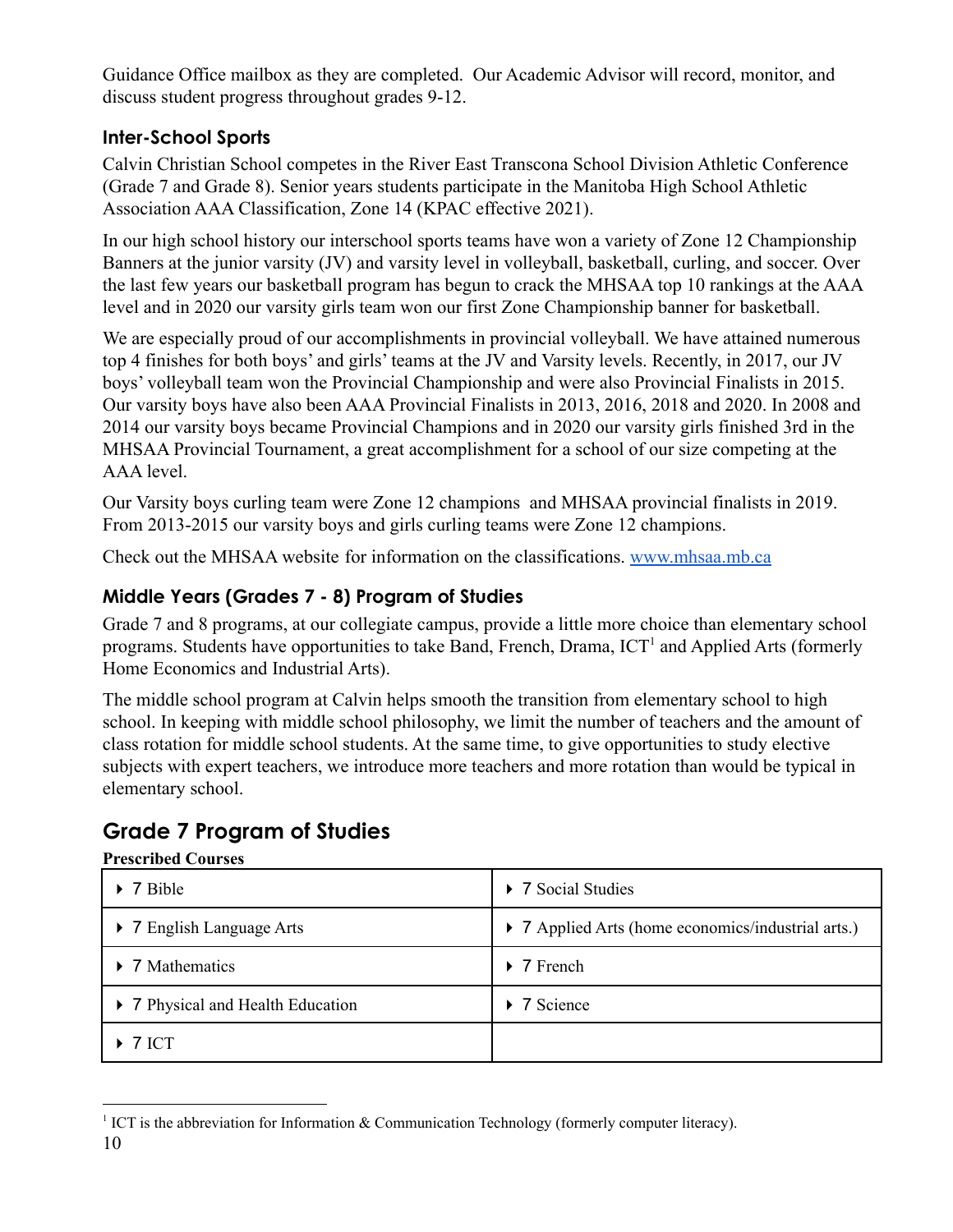For Grade 7 options, the courses below are available in various combinations. Not all combinations are available each year.

#### **Option Combinations**

| Band (yearlong), Drama | Final course offerings are subject to sufficient enrollment in each of the |
|------------------------|----------------------------------------------------------------------------|
| Band (yearlong), Art   | options.                                                                   |
| Art (yearlong), Drama  |                                                                            |

#### <span id="page-11-0"></span>**Course Descriptions for Selected Courses**

#### <span id="page-11-1"></span>**7 Applied Arts**

This course is offered at another school site within the River East Transcona School Division and gives the students continuing exposure to a variety of Industrial Arts and Home Economics experiences such as Electronics, Plastics, Metals, Foods, Fabrics, etc.

### <span id="page-11-2"></span>**7 Art**

This is an optional course for students interested in extending their art skills. Students explore a variety of media and learn to incorporate the principles and elements of art and design into each project assigned. Creativity is encouraged as students place their personal touches into each project.

### **7 Band**

Students enrolled in Grade 7 Band form the Level 1 performance ensemble of Calvin Christian School and take part in festivals and school concerts. Students are expected to represent Calvin Christian to a wider community. As a result students must meet a minimum level of skill and adhere to a strict attendance and practice regiment. Students should also be prepared to attend extra practices as required for any special events.

#### **7 Bible**

The course material will lead the students on a quick run through some basic topics of the Bible's Old Testament. They will investigate how various parts of God's story reveal His character and His desired relationship with all He has made. The Bible stories and verse memorization that will be focused on are intended to help students see from God's perspective and to motivate them to draw near to Him so they know how to gain the wisdom needed to live well in this world. Students will also be challenged to take the various ideas of what they are learning and create a service project that will help them practice some of the truth and promises found in God's word.

#### <span id="page-11-3"></span>**7 Drama**

The provincial drama curriculum places the students at the centre of the learning process. Outcomes are introduced in grade 5 and build through grade 8. Drama attempts to give students opportunities to respond actively and creatively to what they know about the world. They will learn how to tackle new theatrical situations in a safe, supportive environment involving creative problem solving and risk-taking. Students will be exposed to improvisation, script writing, mime and play viewing. They will also practice interpreting stories from a Christian perspective through visualizations and tableaux.

### <span id="page-11-4"></span>**7 ICT (Information and Communication Technology)**

This course is designed for students interested in developing their computer and technology skills. Students will begin to learn about how they can use Google Applications in their everyday lives inside 11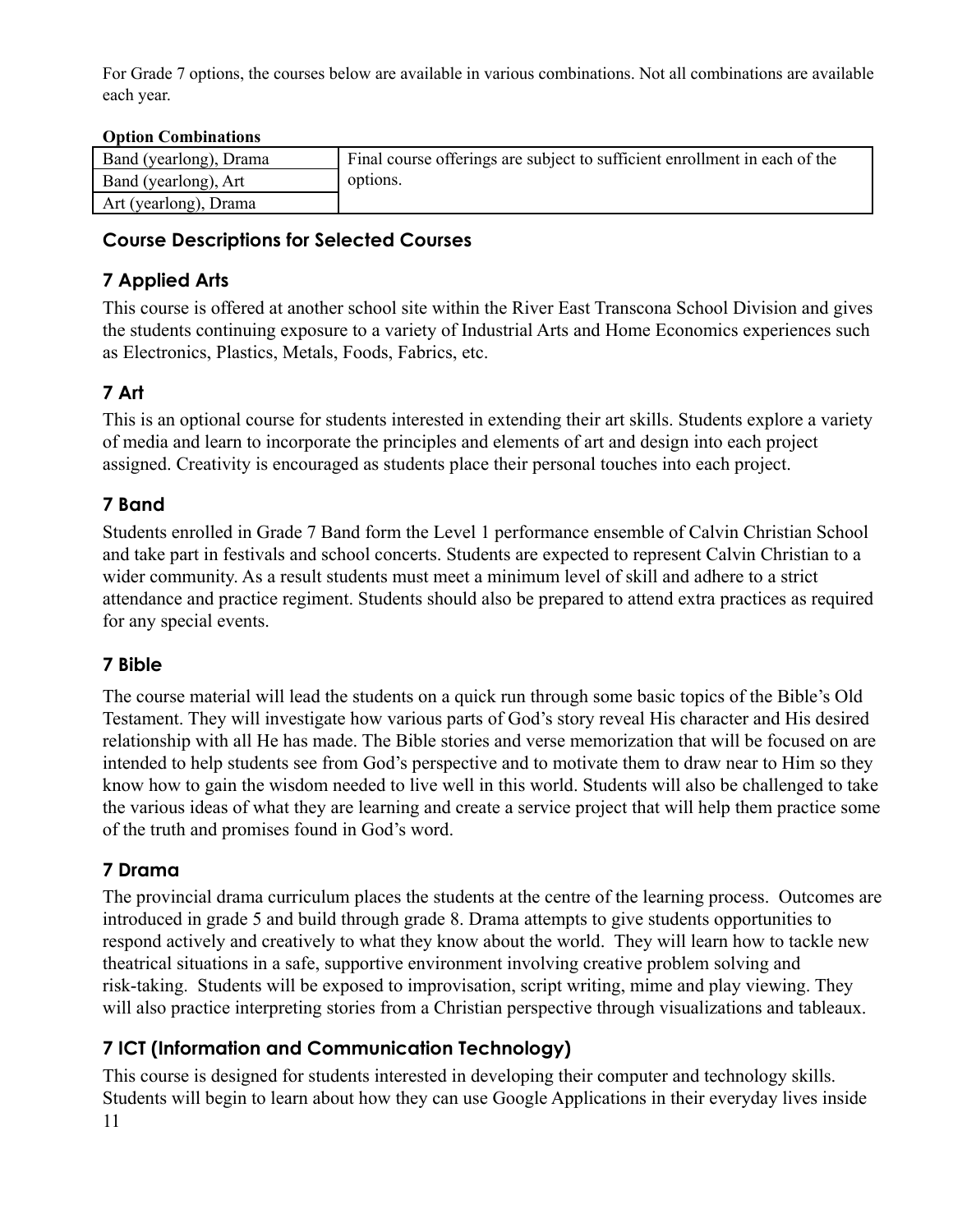and outside of school. Students will also explore topics surrounding technology such as Internet Safety and ethical behaviour in the virtual world.

#### <span id="page-12-0"></span>**7 Language Arts**

In grade 7 Language Arts class students begin the year with peer interviews and oral presentations. Grammar, writing, vocabulary development and journaling are woven throughout the units of study and are part of a weekly routine. Units of study involve short stories and novels which include various projects completed individually as well as in a group setting. Throughout the semester the students will explore thoughts, ideas, feelings and experiences, respond to various texts, manage ideas and information, work to enhance their thinking, viewing and writing skills and celebrate and build community.

### <span id="page-12-1"></span>**7 Math**

This course is divided into 4 main units. Key concepts include:

- 1) Patterns & Relations: Algebra, Coordinate Grid, Graphing.
- 2) Number Sense: Operations with Decimals & Fractions, Divisibility, Percentages, Integers, and Estimation.
- 3) Geometry: Area & Perimeter of various shapes, Parallel & Perpendicular Lines.
- 4) Statistics & Probability: Mean, Median, Mode, Fractions/Decimals/Ratios, Theoretical & Experimental Probability.

Throughout this course, we will work to strengthen and challenge each student's math foundation. Learned skills are re-visited often in order to refresh and build confidence/speed, and form good work habits through our daily routines.

#### **7 French**

This is a basic French program incorporating reading, writing, listening and speaking skills. French verbs and other grammar begin to be taught more intentionally than in previous years, giving students building blocks for communication. This course is designed for those who have had some basic French language instruction in the past, however students with no French experience will be able to integrate quite smoothly. A French/English dictionary (such as Collins-Robert French-English dictionary) is required. Students practice vocabulary on computers/devices at home and at school using a website/app called Quizlet.

#### <span id="page-12-2"></span>**7 Physical & Health Education**

The course focuses on movement, fitness management, safety, personal & social management and healthy lifestyle practices. Each component enhances the importance of respecting and caring for God's creation whether it be our bodies, our teachers and peers or sports equipment.

### <span id="page-12-3"></span>**7 Science**

This is a general science course required by all students. It emphasizes topics in the physical, biological, and earth sciences as well as the basics of chemistry. Topics include: interactions within ecosystems, the Particle Theory of Matter, forces and structures, and Earth's crust. Students will build on previous knowledge of science safety and the scientific method and participate in designing and carrying out their own inquiry project.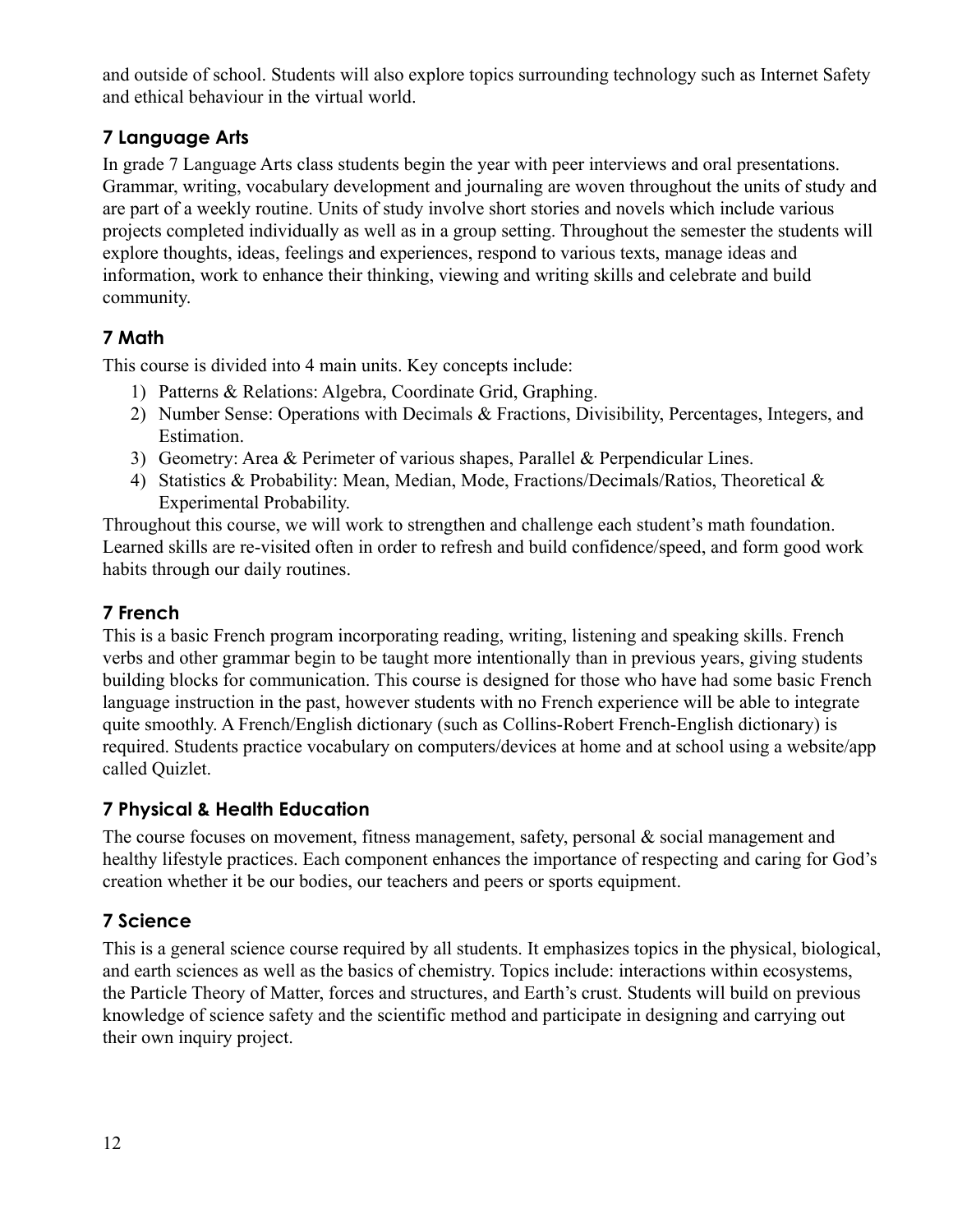### <span id="page-13-0"></span>**7 Social Studies**

Students in this course study a general overview of world geography. Class activities include formal and informal discussions, visual and written projects, presentations, and cooperative and individual work. There is a focus on mapping skills, geographical land and water forms, and our earth's geographical and human resources. Throughout the course, students are encouraged to think critically about God's plan for them on earth. Two areas of focus are:

- Global awareness of different cultures and geographical locations
- Our responsibility to care for and seek justice for the health and well-being of others

## <span id="page-13-1"></span>**Grade 8 Program of Studies**

#### **Prescribed Courses**

| $\triangleright$ 8 Bible          | 8 Social Studies                                   |
|-----------------------------------|----------------------------------------------------|
| ▶ 8 English Language Arts         | • 8 Applied Arts (home economics/industrial arts.) |
| • 8 Mathematics                   | 8 French<br>$\blacktriangleright$                  |
| • 8 Physical and Health Education | 8 Science                                          |
| $\triangleright$ 8 ICT            |                                                    |

For Grade 8 options, the courses below are available in various combinations. Not all combinations are available each year.

| Band (yearlong), Drama | Final course offerings are subject to sufficient enrollment in each of the |
|------------------------|----------------------------------------------------------------------------|
| Band (yearlong), Art   | options.                                                                   |
| Art (yearlong), Drama  |                                                                            |

#### <span id="page-13-2"></span>**Course Descriptions for Selected Courses**

#### <span id="page-13-3"></span>**8 Applied Arts**

This course is offered at another school site within the River East Transcona School Division and gives the students continuing exposure to a variety of Industrial Arts and Home Economics experiences such as Electronics, Plastics, Metals, Foods, Fabrics, etc.

#### <span id="page-13-4"></span>**8 Art**

This course will draw awareness to the beauty of God's creation and allow students to respond in creative and constructive ways through a variety of materials. In doing so they will develop their technical skill in the use of tools and materials. We will focus on simplifying the world around us using perspective techniques, mosaic, monochromatic painting and pen and ink. This course will help students to develop their appreciation for the artwork of other students as an act of thanksgiving to God for the gifts He has given us. This course should develop an awareness and appreciation of the aesthetic dimension of life.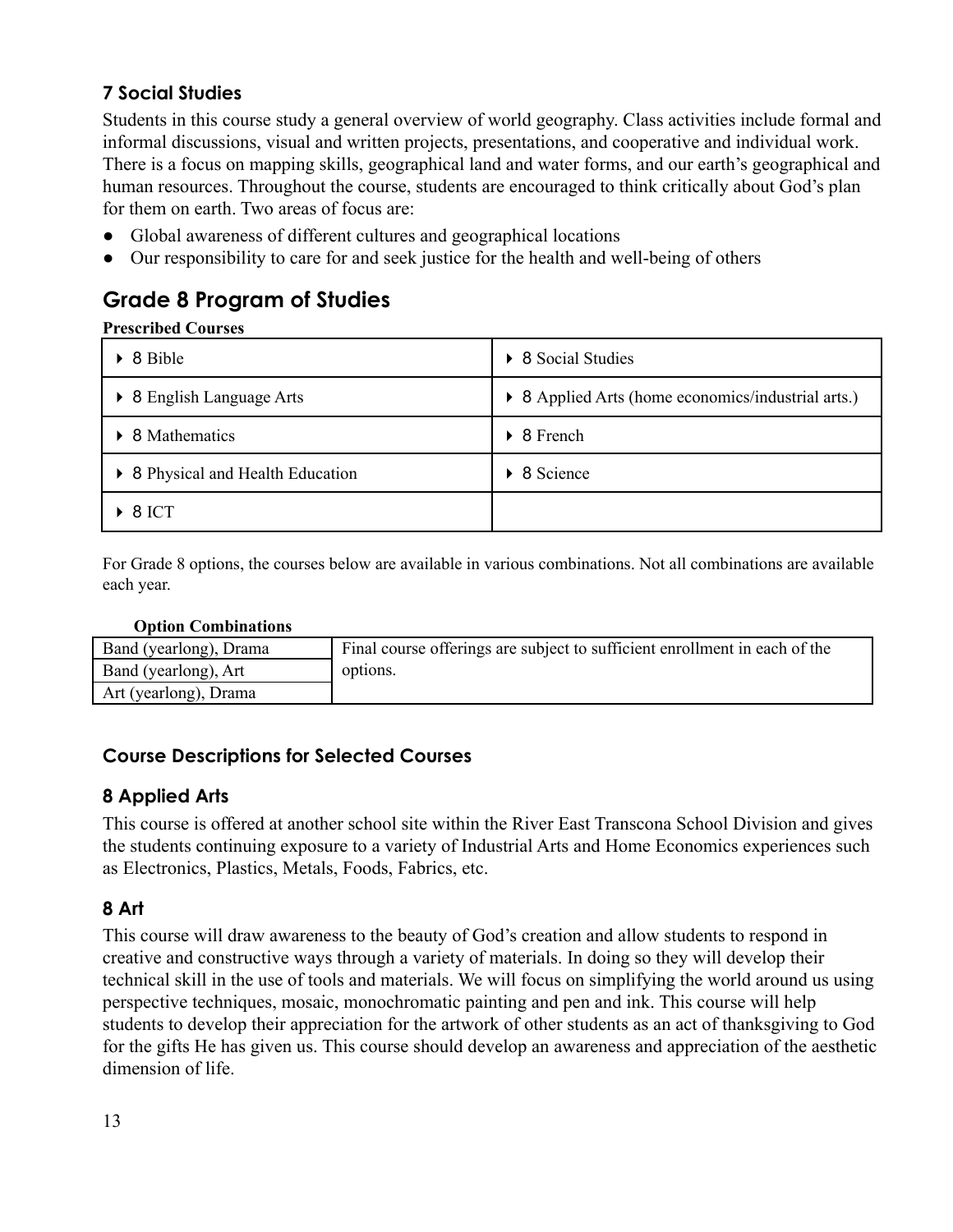#### <span id="page-14-0"></span>**8 Band**

Students enrolled in grade 8 band form the Level 2 performance ensemble of Calvin Christian School and take part in festivals and school concerts. Students are expected to represent Calvin Christian to a wider community. As a result students must meet a minimum level of skill and adhere to a strict attendance and practice regiment. Students should also be prepared to attend extra practices as required for any special events. New students to Calvin must be currently playing a concert band instrument in order to join the band program.

#### **8 Bible**

This course will take the students on a quick walk through the New Testament gospels, the book of Acts and a few of Peter and Paul's letters. Students will read and discuss some of the Bible stories that focus on the person and claims of Jesus as the Messiah, the birth and growth of the early church, and some of the core teachings of Jesus as they relate to our everyday life. Learning Activities: In order to ensure that all students start with a similar working knowledge of the basic New Testament stories, we will watch a few, well-acted portions of the T.V. mini-series called Jesus of Nazareth. Other than doing the 'regular' learning activities that involve textbook assignments, journaling, verse memorization, posters, quizzes, etc., students will be expected to participate in one all-grade service project (which the whole grade level will brainstorm on, choose, plan, and carry out).

#### <span id="page-14-1"></span>**8 Drama**

Students will learn various forms of drama and its elements experientially and collaboratively. Students in grade 8 will continue to grow in their knowledge and skill by brainstorming, developing, creating and performing drama for a variety of audiences. Students will also learn how drama reflects and influences culture and identity. Additionally, students will be exposed to, reflect on and analyze various forms of dramatic work.

#### <span id="page-14-2"></span>**8 French**

This is a basic French program emphasizing reading, writing, listening and oral skills. Vocabulary, grammar and communication skills learned in previous years are strengthened and extended in this class. This course is designed for those who have had some basic French language instruction in the past, however students with no French experience will need extra help to be successful. A French/English dictionary (such as Collins-Robert French-English dictionary) is recommended. Students practice vocabulary on computers/devices at home and at school using a website/app called Quizlet.

#### <span id="page-14-3"></span>**8 ICT (Information and Communication Technology)**

The goal of this class is to prepare students to become godly citizens of the global community. Using a topic-based blog, students will be involved in activities that require choosing and using ICT in a responsible and Christ-centered way, to help in the development of critical and creative thinking about information and communication. As a major component of the class students are required to choose a topic for their blog that they will update regularly throughout the course. Students are required to research information for their blog posts including online research, surveying others for their opinions. Throughout this course we will expand on skills learned in ICT 7 and we will explore creating podcasts and how-to-videos to present information related to their topic. They will also be required to respond to the information they gather and to posts written by other students in a critical yet responsible manner.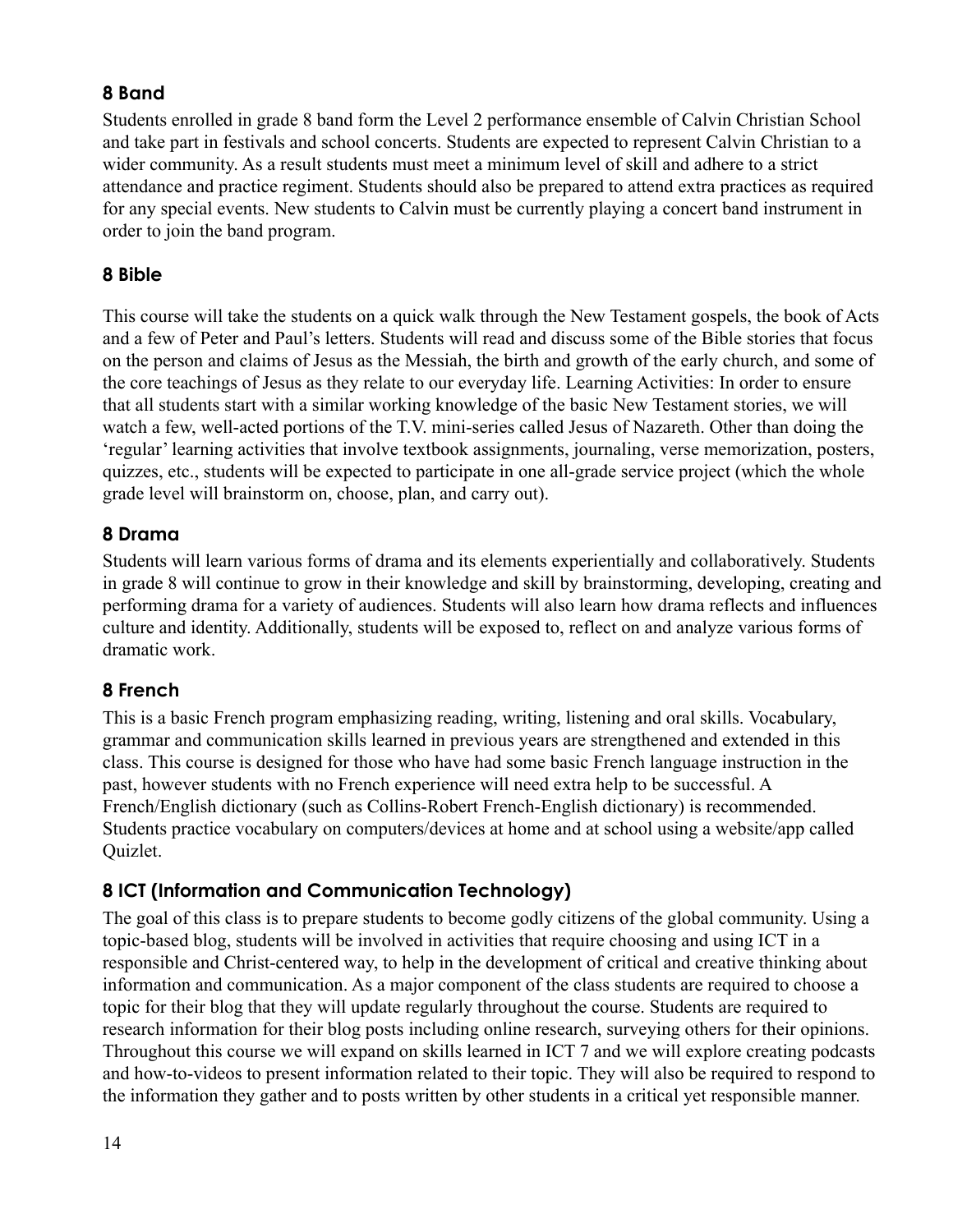#### <span id="page-15-0"></span>**8 Language Arts**

Communication through listening, speaking, reading, writing and viewing, are they keys of English Language Arts. Students will develop their understanding of human communication. We will take in many genres and styles of communication as well as work on understanding the world through different perspectives. Students will understand the varying perspectives in novel studies, journalism, online media, and music and poetry. They will write journals, creative stories, argumentative essays, and lyrical poetry as well. They will expand their spoken presentation skills, as well as participate in class debates. They will view and listen to an assortment of media and extend their critical thinking skills to analyze varying messages.

### <span id="page-15-1"></span>**8 Mathematics**

This course focuses on the following topics of mathematics, with an emphasis on applying skills to word problems:

- Rate, Ratio, and Proportional Reasoning
- Pythagorean Relationship
- Understanding Percent
- Surface Area
- Fraction Operations
- Volume
- Integers
- Linear Relations
- Linear Equations
- **●** Probability

#### <span id="page-15-2"></span>**8 Physical & Health Education**

The course focuses on movement, fitness management, safety, personal  $\&$  social management and healthy lifestyle practices. Each component enhances the importance of respecting and caring for God's creation whether it be our bodies, our teachers and peers or sports equipment.

#### <span id="page-15-3"></span>**8 Science**

This is a general science course required by all students. It emphasizes topics in the physical and life sciences including topics in fluids, cells and body systems, light and optics, and water systems. Students build on previous knowledge and are encouraged in inquiry.

#### <span id="page-15-4"></span>**8 Social Studies**

This course guides the students through many types of visual, audio and hands-on learning strategies in order to help them develop a basic working knowledge of some of the great civilizations of the past and how they have helped shape the world we live in today. Discussions start with learning how information about the past is acquired and then move quickly through recorded time up until the Modern Age.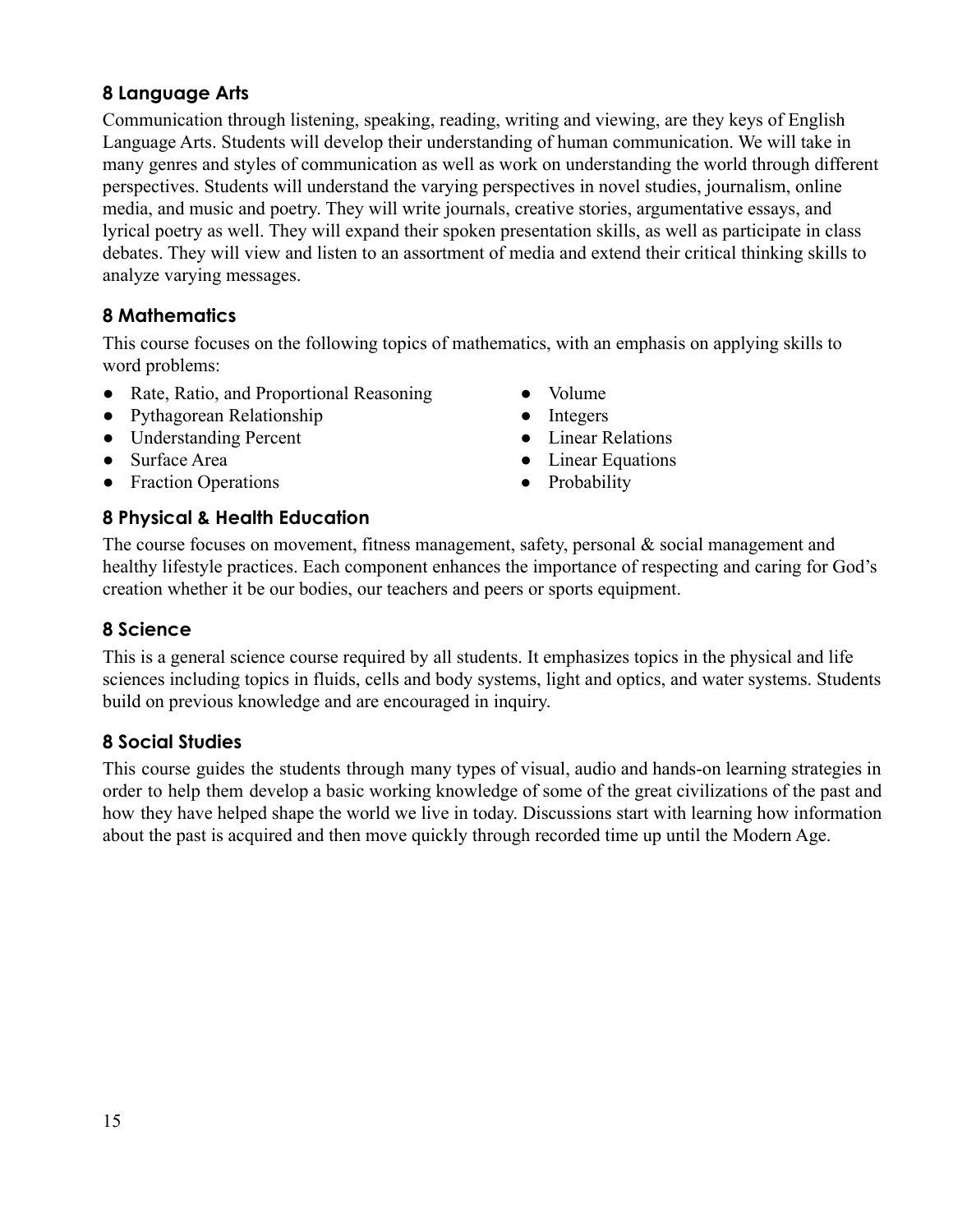## <span id="page-16-0"></span>**Senior Years Program of Studies**

Core courses such as Biblical & Christian Worldview Studies, English and Mathematics and Physical Education are mandatory at every level. A range of additional compulsory and optional courses fit the student with a well-rounded education. Students must be enrolled in a minimum of 3 courses per semester.

#### <span id="page-16-1"></span>**Graduation Requirements: Senior Years Academic Program**

Students must successfully complete:

- a. High school graduation credit requirements as outlined by the Manitoba Minister of Education plus 4 credits in Biblical and Christian Worldview Studies and a Grade 11 Science course to receive a Calvin Christian diploma.
- b. At least 5 credits at the Grade 12 level (including Bible)

#### <span id="page-16-2"></span>**Recommendations and Procedures for Course Selections**

#### <span id="page-16-3"></span>**Time for Course Selection**

Students will be asked to make their course selections, online, in the spring of each year for the following year. Parents are strongly urged to assist their son/daughter in making suitable course choices. Parental approval of the course selections is required. Students are asked to print off a copy of their selections made online. The copy is to be signed by a parent or guardian and returned to the collegiate campus office in the spring. The academic advisor is available to help students and parents in making course selections. Some courses require auditions and/or have prerequisites. These details are outlined in the detailed course descriptions.

#### <span id="page-16-4"></span>**Changing Course Selections**

Students are asked to choose their courses carefully and are *strongly* urged to continue in a course of study once they have started. **Programs are constructed, equipment is purchased and teachers are hired based on student registration. It is very important, therefore, that students make choices carefully and follow through with those choices.** Students, with the approval of the academic advisor, a parent and the teachers involved, may make course changes during the first cycle of the semester keeping in mind the section below. Course Change Request Forms can be picked up in the Office.

#### <span id="page-16-5"></span>**Course Transfers and Withdrawals**

Transfers in semester courses should occur in the first cycle. Transfers in non-semester courses should occur within the first two cycles.

High school students may, if necessary, withdraw from semester courses until one week after the first reporting period in the semester without having the grade in the course registered with the Department of Education. They are encouraged to enroll in an InformNet course to make up for the lost credit.

#### <span id="page-16-6"></span>**Course Availability**

In some cases low demand for a course might cause its cancellation. Scheduling constraints might make some course combinations unavailable.

#### **S1 & S2 Schedule Requirements**

Students are required to be enrolled in a *minimum* of **3 courses per semester**.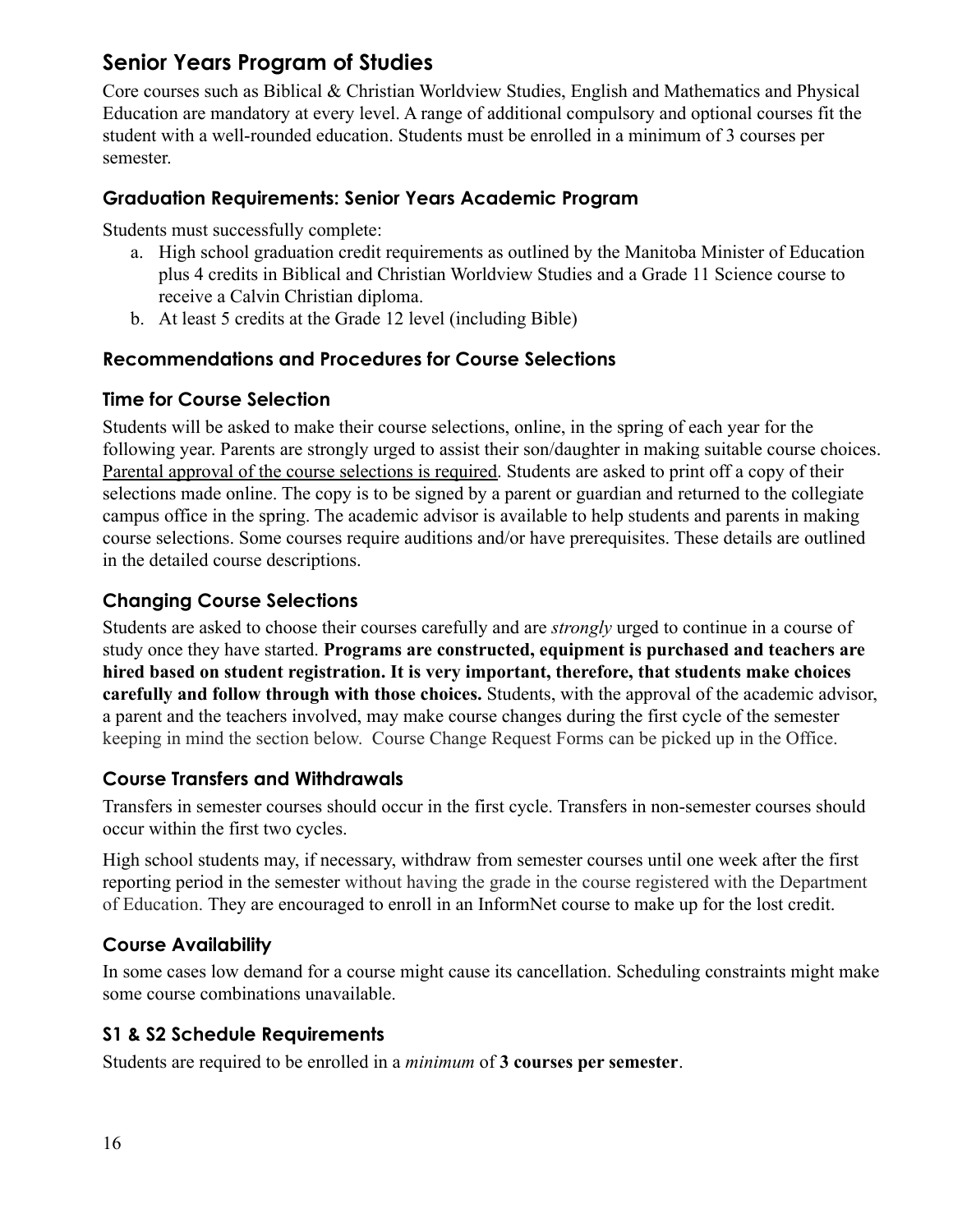#### <span id="page-17-0"></span>**Biblical & Christian Worldview Studies**

Biblical & Christian Worldview Studies courses are core courses at Calvin Christian School. A passing grade in this course is required for students to be promoted to the next grade level.

#### <span id="page-17-1"></span>**Mathematics**

In high school there are three mathematics streams: Essential Mathematics (formerly Consumer), Applied Mathematics and PreCalculus Mathematics. Beginning in the Grade 10 year, the options are: Introduction to Pre-Calculus Mathematics and Essential Mathematics. See the course descriptions for each grade for more information. Choose your Math courses wisely since some college and university programs require Pre-Calculus or Applied Math as a prerequisite.

If Grade10 students do not achieve a 70% grade or better in Introduction to Pre-Calculus and Applied then Essential Math is a recommended option in the subsequent year. Those students may enter Pre-Calculus or Applied Math only with teacher approval and a signed working arrangement document.

#### <span id="page-17-2"></span>**Mathematics Course Selection Guidelines**

Students who receive a mark of less than 70% in a mathematics course should strongly consider Essential Mathematics for a subsequent year. Applied Mathematics or Pre-Calculus Mathematics might be too difficult for these students. Students should seek the advice of the Academic Advisor and if in doubt about which mathematics option to take.

| Grade | <b>Math Course</b>                  | Prerequisite(s)                                |
|-------|-------------------------------------|------------------------------------------------|
| 10    | <b>Essential Mathematics 20S</b>    | Gr.9 Mathematics credit                        |
| 10    | Intro to PreCalculus & Applied Math | 65% in Gr.9 Math                               |
|       | <b>20S</b>                          |                                                |
| 11    | <b>Essential Mathematics 30S</b>    | Any Gr.10 Mathematics course                   |
| 12    | <b>Essential Mathematics 40S</b>    | Any Gr.11 Mathematics course                   |
| 11    | <b>Applied Mathematics 30S</b>      | Introduction to Pre-Calculus & Applied 20S     |
| 12    | <b>Applied Mathematics 40S</b>      | Applied Math 30S or Pre-Calculus Math 30S      |
| 11    | Pre-Calculus Mathematics 30S        | Introduction to Pre-Calculus & Applied $20S^2$ |
| 12    | Pre-Calculus Mathematics 40S        | 70% in Pre-Calculus Mathematics 30S            |

#### <span id="page-17-3"></span>**CCC Math/Science Prerequisite Charts**

|    | Grade   Science Course | Prerequisite(s)                            |
|----|------------------------|--------------------------------------------|
|    | Chemistry 30S          | 70% in Gr.10 Science $& 70\%$ in Intro to  |
|    | Physics 30S            | Applied Mathematics & Pre-Calculus $20S^2$ |
| 12 | Chemistry 40S          | 70% in Gr.11 Chemistry                     |
| 12 | Physics 40S            | 70% in Gr.11 Physics                       |

<sup>2</sup>

Prerequisite: 70% in Introduction to Pre-Calculus & Applied Math 20S.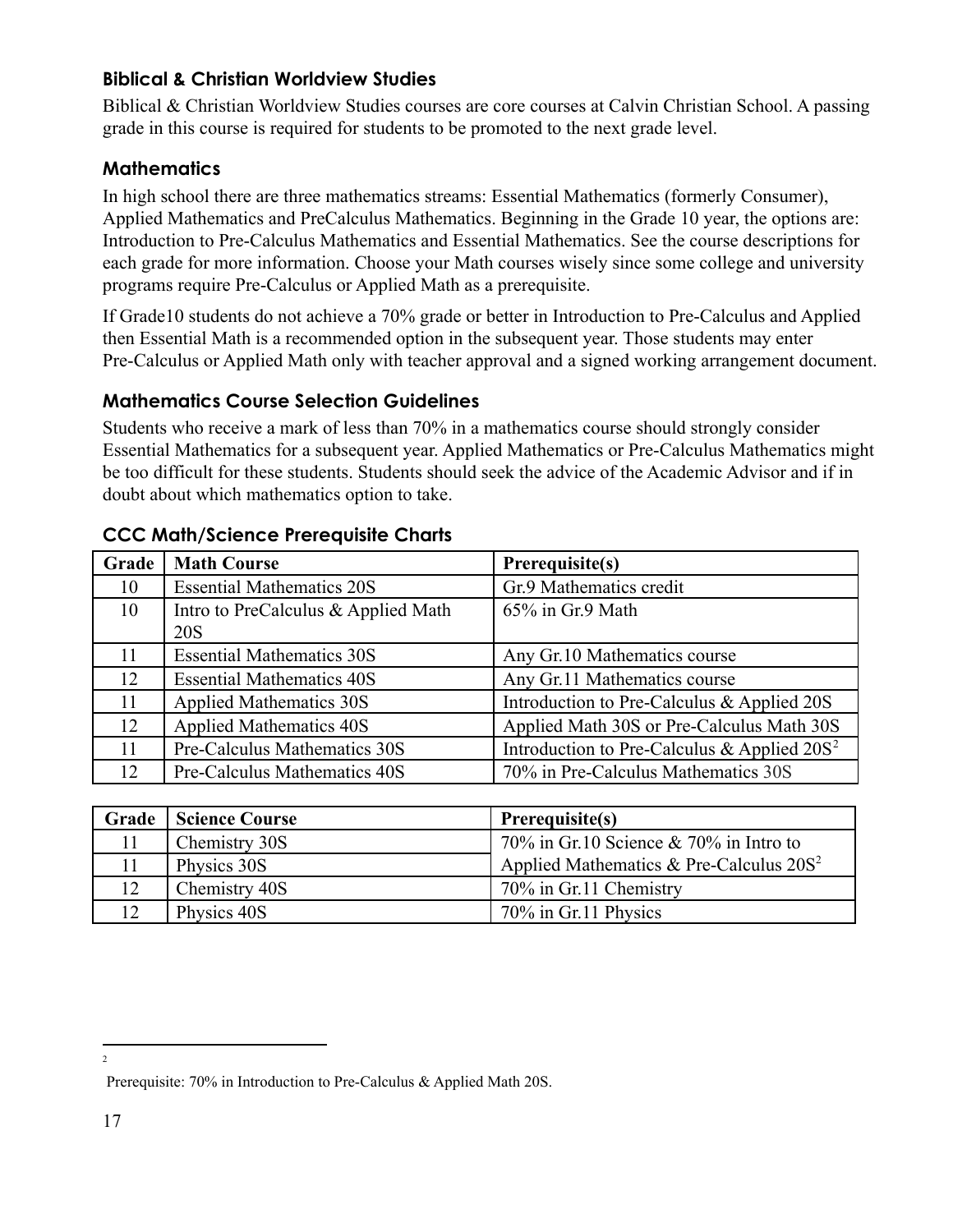## **Grade 9 Program of Studies**

#### **Grade 9 Course Descriptions**

#### **Biblical & Christian Worldview Studies 11G: History of the Promised Land**

The purpose of this course is to (1) explore the historical background and content of the book we believe holds the most important words ever written and (2) discuss and apply this to our lives and the modern world. This course is a history course. One way of learning to read the Bible is to read it in light of its rich and eventful timeline, with supplementary information about the cultures and practices at the time the events happened. To best understand the Bible's words, written many, many years ago, we must explore the cultural, archaeological and historical details of the people for whom they were first written. After learning about the history we can apply that knowledge to help us interpret the text for today's world. [1 credit: 7850]

#### <span id="page-18-0"></span>**Business Innovations 10S**

This course offers students the opportunity to explore commerce-related topics, such as economics, entrepreneurship, business, marketing, technology, and finance. This is a stand alone course and is an introductory course to Applied Commerce Education (4 strands - finance, entrepreneurship, commerce, technologies). [1 credit: 0315]

### <span id="page-18-1"></span>**Canada in the Contemporary World 10F (Social Studies)**

This course is designed to help students gain a greater understanding of what it means to be a responsible Christian citizen within our contemporary Canadian society. Foundational information will be presented and explored as to how it relates to the evolution of our multicultural society, our country's physical geography, government, rights and freedoms, and system of law. Special emphasis will be placed on integrating relevant current events that arise in order to help students see the value of becoming an involved, compassionate and knowledgeable global citizen. [1 credit: 0101]

#### <span id="page-18-2"></span>**Digital Pictures 25S**

This course is available primarily to grade 9 and 10 students. The purpose of this course is to provide students with the skills and knowledge to convey a message through an original digital image. Students will capture still images with a digital camera and manipulate them using photo editing software in order to adapt the image for various presentation environments including digital, web and print. Students will also develop critical skills to encourage each other in improving the technical and

aesthetic quality of their pictures.  $\frac{1}{2}$  credit: 0226]

#### <span id="page-18-3"></span>**Drama 10S: 1A Improvisation & Performance**

Students will explore the use of their bodies as a dramatic instrument, particularly through the study of movement in drama. The fundamentals of improvisation will be studied through games and activities. The course also delves into the principles and techniques of stage acting with the goal of working towards truthfulness and realism. Activities will include group and individual work, monologues and scene work from a variety of plays. [1 credit: 0239]

#### <span id="page-18-4"></span>**English Language Arts 10F**

Reading, writing, speaking, listening, viewing and representing are developed in this course using a wide range of communication modes. Through independent reading and novel study, students will be challenged to think deeper about what they read and make connections to their lives and the world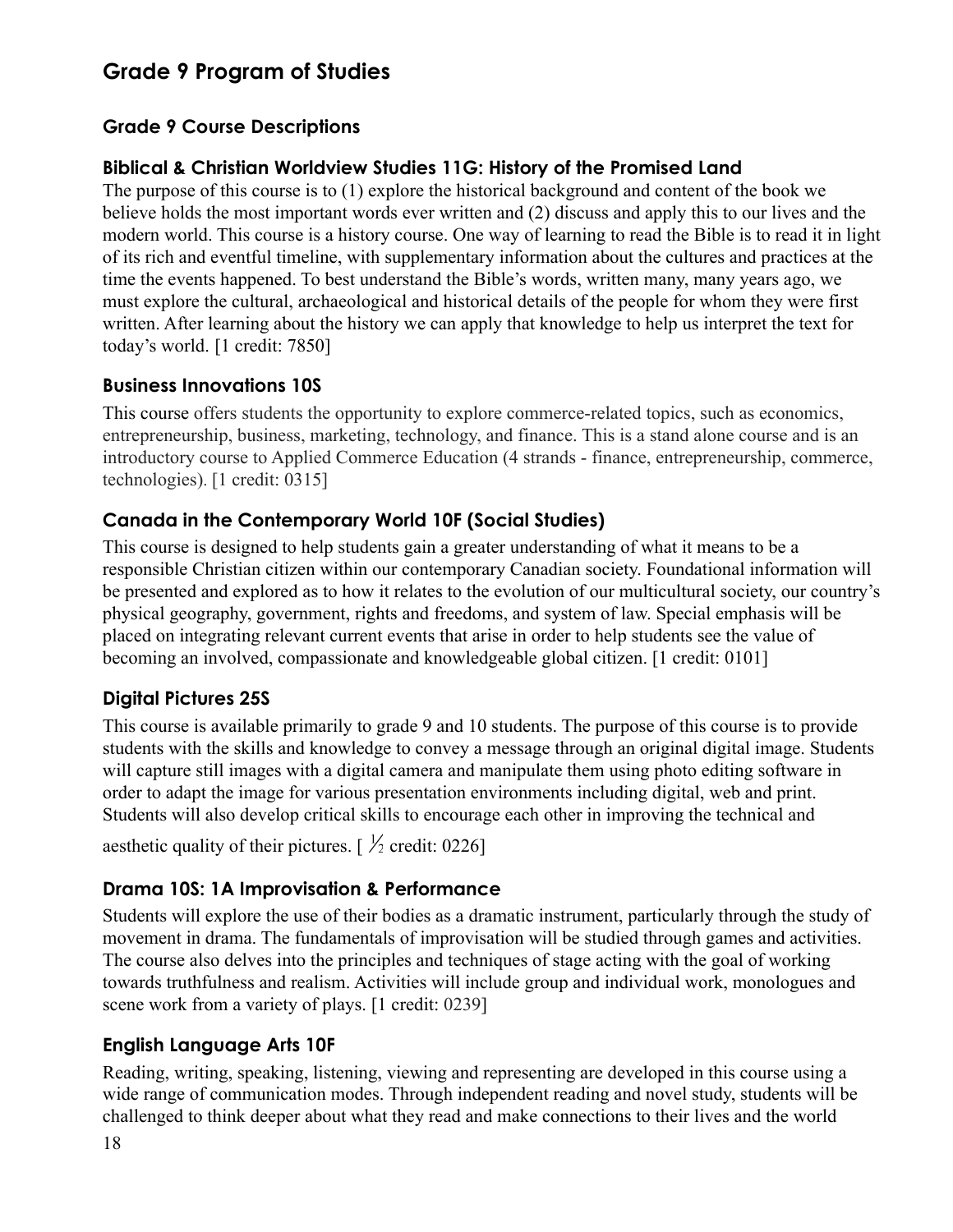around them. Students will be introduced to, and writing, a variety of genres, including narrative and poetry. There will be a focus on speaking and listening, with an emphasis on debate. [1 credit: 0001]

#### <span id="page-19-0"></span>**French: Communication and Culture 10F**

#### Prerequisite: Grade 8 Basic French

This is a basic French program emphasizing reading, writing, listening and oral skills. This course is designed for those who are continuing their French studies after experiencing success in Grade 8 French. Skills in reading short stories, formal writing, oral presentations and engaging in conversations will be strengthened and extended in this class. A French/English dictionary (such as Collins-Robert French-English dictionary) and a Bercherelle (L'Art de Conjuger) are recommended. [1 credit: 0403]

#### <span id="page-19-1"></span>**Life/Work Exploration 15S**

Life/Work Exploration will help students acquire and apply knowledge and skills to make appropriate decisions for life, work, and the essential post-secondary education/training that is required in today's economy. Throughout the course students will be provided with opportunities to explore potential occupations, and to demonstrate employability skills, essential skills, and specific occupational skills. We will also look at components which emphasize the knowledge, skills, and behaviour necessary for individuals to make informed decisions, solve problems and maximize their potential as individuals and as contributing members of their families and their community.

 $\frac{1}{2}$  credit: 0097] [1 credit: 00097]

#### <span id="page-19-2"></span>**Mathematics 10F**

Mathematics 10F is the foundational course for senior high mathematics study. The hybrid yearlong (3 blocks in semester 1, 6 blocks in semester 2) 1 credit course covers the real number system, open expressions, solving equations and word problems. It introduces co-ordinate geometry, data analysis, statistics, powers/exponents and trigonometry. [1 credit: 0080]

#### <span id="page-19-3"></span>**Music 1A: Band 10S**

Prerequisite: Previous experience with a band instrument

This course is designed to assist the student to develop comprehensive musicianship and aural ability through performance in a band. Students will participate in a number of performances throughout the year to expand performance skills. All band students will be expected to follow a regimen of practice to improve ability and performance. Students new to Calvin may require an audition for admission to the Grade 9 band. [1 credit: 0258]

#### <span id="page-19-4"></span>**Music 1B: Choir 15S**

Students enrolled in grade 9-12 choir form the senior performance choir of Calvin Christian School and take part in various community performances, school concerts and the Brandon Jazz Festival. Besides working towards a high school credit, students are expected to represent Calvin Christian to a wider community. As a result, students must meet a minimum level of skill making attendance and practice key components of this course. Students should also be prepared to attend extra practices as required for major performances.

 $\frac{1}{2}$  credit: 0259]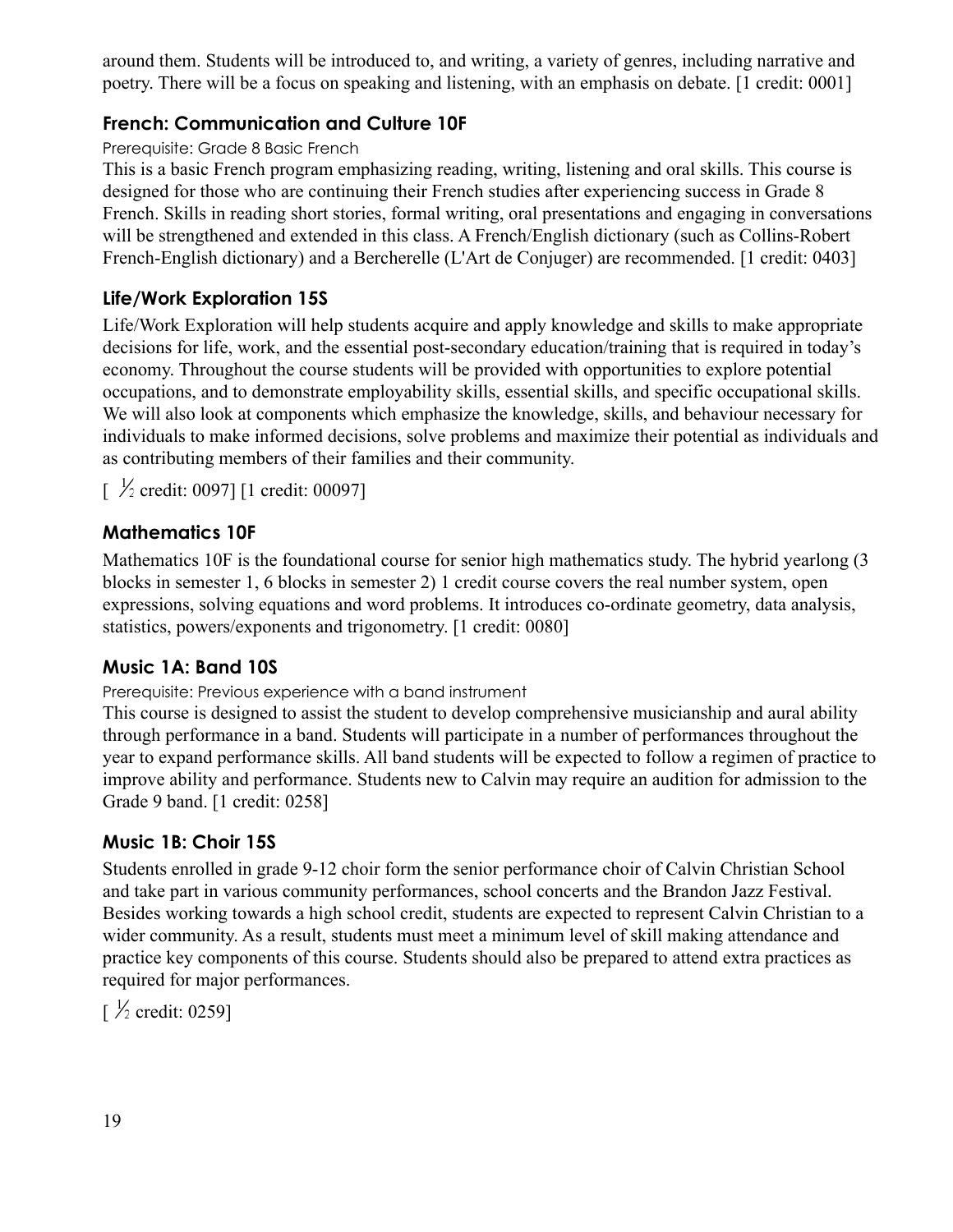#### <span id="page-20-0"></span>**Music 2A: Jazz Band 15S**

Students enrolled in Grade 9 Jazz Band form the senior performance jazz ensemble of Calvin Christian School and take part in festivals, church deputations, school concerts and tours. Besides working towards a High School credit, students are expected to represent Calvin Christian to a wider community. As a result students must meet a minimum level of skill and adhere to a strict attendance and practice regiment. Students should also be prepared to attend extra practices as required for special events. [1 credit: 0260]

#### <span id="page-20-1"></span>**Outdoor Education 21G**

This course is to focus on the world that God has created around us. Through outdoor experiences and classroom investigation students will learn how to plan for safety in the outdoors, assume responsibility for themselves in all outdoor activities/conditions, demonstrate principles of survival, complete with confidence a variety of outdoor pursuits and skills, show concern for the environment, and articulate an understanding of conservation and sustainable development. **There is a fee for participant activities.**

This course will also acknowledge that our God is Lord of "all things" (Colossians 1:16-17), not least of which is His creation that is all around us. Through this course students will:

- discover order in God's creation
- learn to enjoy creation to its fullest by learning to observe all that is around us
- understand our role in being earth-keepers as we are called in Genesis
- be drawn deeper into worship as we awe in God's design

 $\frac{1}{2}$  credit: 9967]

### <span id="page-20-2"></span>**Physical & Health Education 10F**

Physical fitness, sports fundamentals and teamwork are stressed through exposure to a wide variety of sports such as basketball, volleyball, badminton, track & field, soccer, football and floor hockey among other sports. The health component covers topics such as social/emotional wellbeing, physical wellbeing, nutrition, dental health, safety, community health, stress management for teens and handling social relationships. [1 credit: 0169]

#### <span id="page-20-3"></span>**Science 10F**

There will be an emphasis in this course on developing basic processes in science such as measuring, inferring, classifying, predicting, organizing data, and problem solving. Topics include reproduction and heredity, introduction to static and current electricity, introduction to elements and Periodic Table and some basic astronomy concepts. [1 credit: 0120]

### <span id="page-20-4"></span>**Visual Arts 1A: 10S**

This course is open to all students with or without a previous background in art. This course is designed as an introduction for those students who wish to develop their artistic skills. Students will study the basic elements of art, portraiture, printmaking, painting and various other art projects. Home drawing will be required. [1 credit: 0274]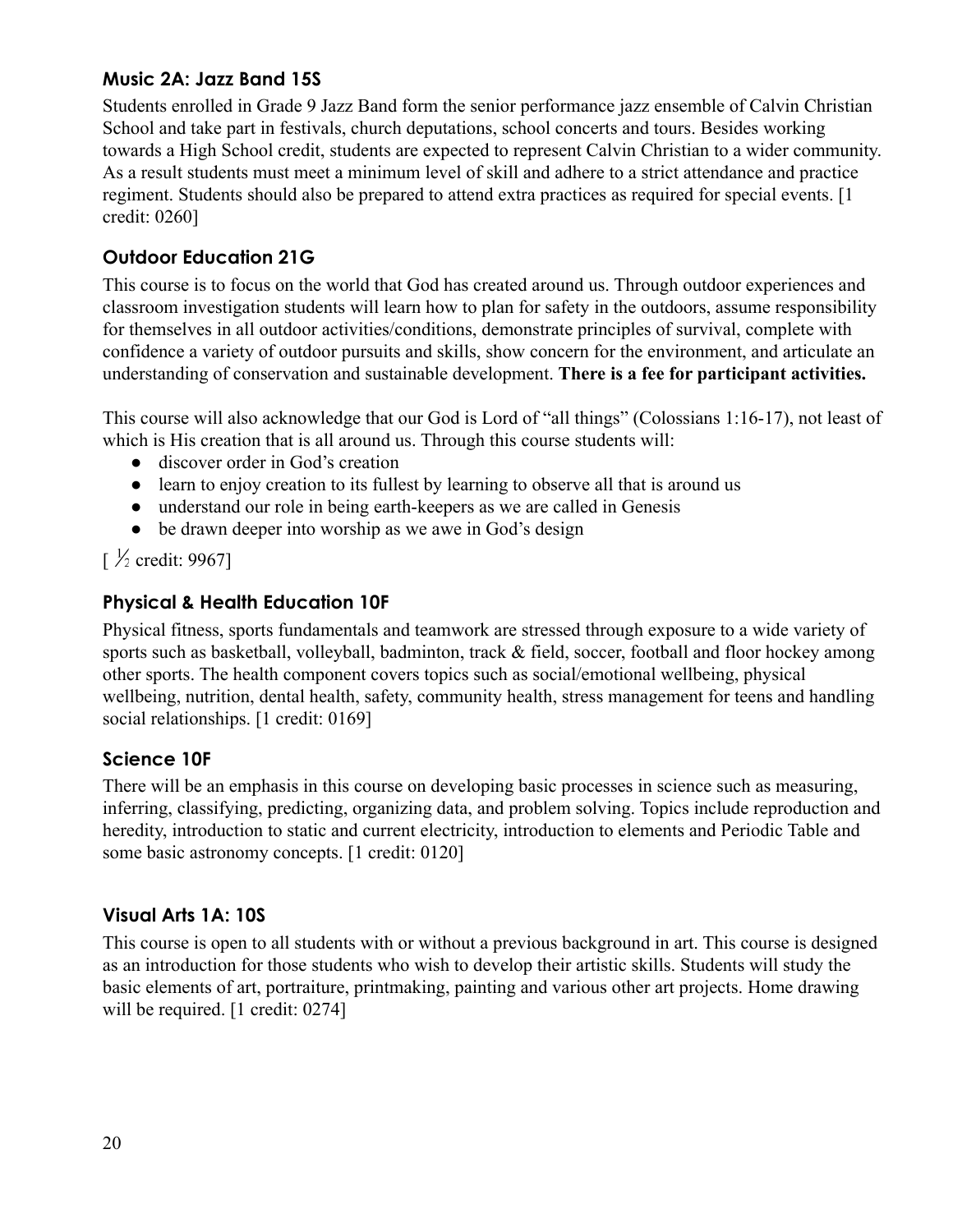## **Grade 10 Program of Studies**

### **Grade 10 Course Descriptions**

#### <span id="page-21-0"></span>**Biblical & Christian Worldview Studies 21G: Ethics**

This Ethics Course focuses on why we do what we do on this earth. What shapes you into the person you are? What drives the conscious and subconscious decisions you make every day, whether it is what toothpaste to buy or who to date? God's Word, the Bible offers some answers to the most basic questions of life and thinking them through will help you decide what your foundation will be. Through the study of the Ten Commandments and how they relate to modern events, life decisions, experiences and common topics of confusion and complexity, we will interpret the Bible for daily living. [1 credit: 7850]

#### <span id="page-21-1"></span>**Desktop Publishing 35S**

Students will be introduced to professional digital publishing tools like InDesign and Photoshop. This course will emphasize both the technical skills and the design and layout skills needed to produce quality pre-press printed media.

 $\frac{1}{2}$  credit: 0223]

#### <span id="page-21-2"></span>**Digital Film Making 25S**

Students are introduced to high-end digital video editing tools - some of the same ones used by major motion picture studios. They will storyboard, shoot, edit and produce video projects for school and for others. In addition, they will learn to use sophisticated multimedia tools and will acquire marketable skills for a working world increasingly calling for employees with technological skills.

 $\frac{1}{2}$  credit: 0230]

#### <span id="page-21-3"></span>**Digital Pictures 25S**

This course is available primarily to grade 9 and 10 students. The purpose of this course is to provide students with the skills and knowledge to convey a message through an original digital image. Students will capture still images with a digital camera and manipulate them using photo editing software in order to adapt the image for various presentation environments including digital, web and print. Students will also develop critical skills to encourage each other in improving the technical and aesthetic quality of their pictures.

 $\frac{1}{2}$  credit: 0226]

#### <span id="page-21-4"></span>**Drama 25S: 2A Stagecraft and Design**

Drama 25S explores various roles involved in the production of a play, such as make-up artists, designers, playwrights, costume designers, and directors.

 $\frac{1}{2}$  credit: 0242]

#### <span id="page-21-5"></span>**English Language Arts 20F**

Reading, writing, speaking, listening, viewing and representing are developed in this course using a wide range of communication modes. Through independent reading and novel studies students will be challenged to broaden their interests and knowledge, with a focus on studying different cultures and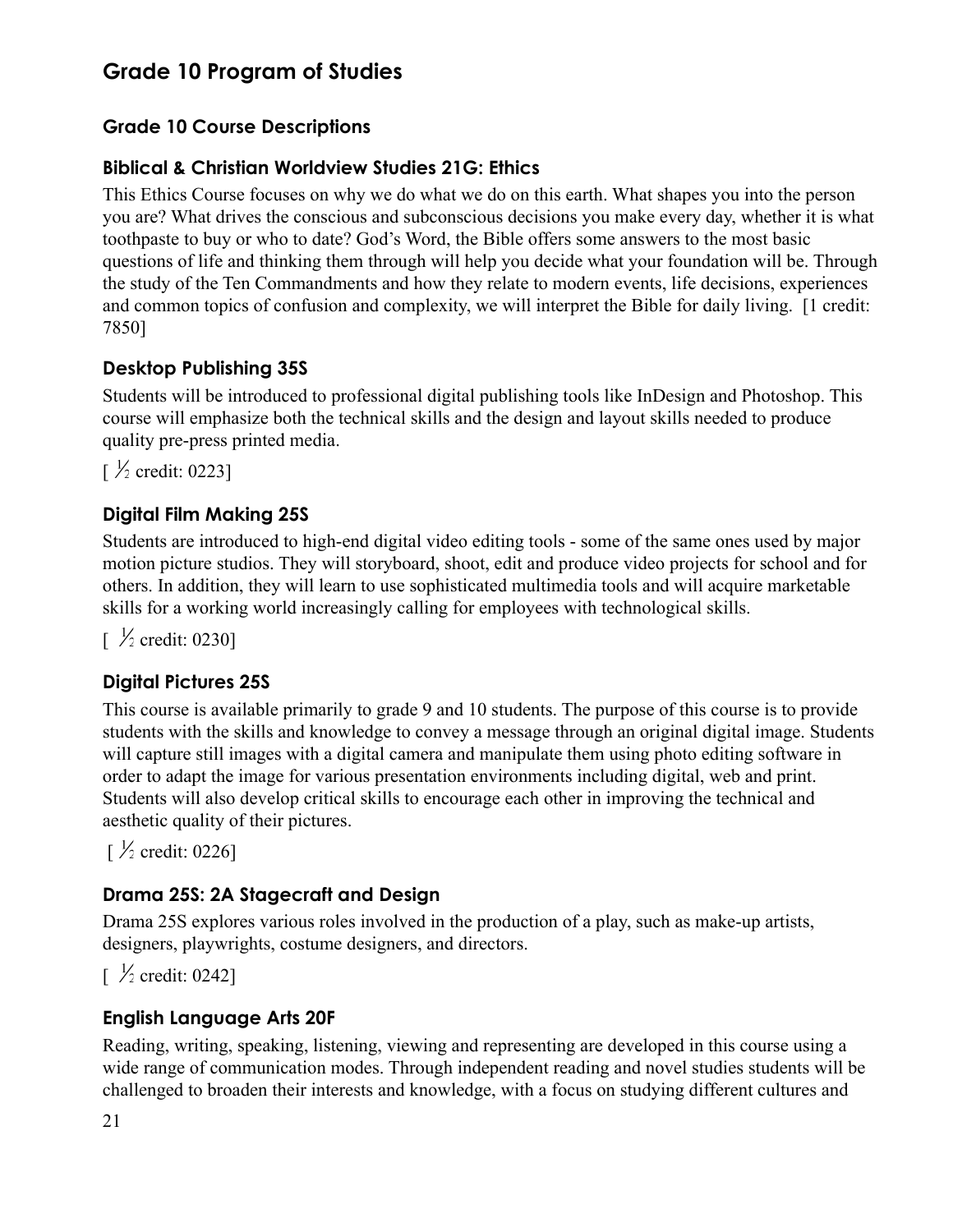non-fiction work. Students will be completing a variety of writing genres, including narrative and non-fiction work. [1 credit: 0001]

### <span id="page-22-0"></span>**Essential Mathematics 20S**

This course is intended for students whose post-secondary plans do not include a focus on mathematics and science-related fields. This course emphasizes consumer applications, problem solving, decision-making and spatial sense. Students are expected to work both individually and in small groups on mathematical concepts and skills encountered in everyday life in a technological society. Primary units include Analysis of games and numbers, Personal Finance, Measurement, 2-D Geometry, Trigonometry, Consumer Decisions, Transformations and Angle Construction. Students with a mark lower than 65% in Grade 9 Math are encouraged to take Essential Math in Grade 10. [1 credit: 3000]

### <span id="page-22-1"></span>**French: Communication and Culture 20F**

#### Prerequisite: French 10F

In French class students are taught to appreciate both the similarities and differences that occur between cultures within our country and around the world. Using the Communication et Culture curriculum, French is taught through listening, reading, writing and speaking in the whole class as well as small group activities. We are able to enrich classes with discussions of a Christian worldview, with Bible references and with themes that occur during the year. [1 credit: 0403]

### <span id="page-22-2"></span>**Geographic Issues of the 21st Century 20F**

Students will explore the nature of geography and develop relevant skills to help increase their ability to think globally and geographically. Students will be challenged to learn about and investigate a variety of evolving geographic issues including how food is produced and distributed, natural resource ownership and development, industry and trade (as it relates to what is happening in our urban and rural spaces) and, arising environmental-impact concerns. [1 credit: 1180]

#### <span id="page-22-3"></span>**Introduction to Applied & Pre-Calculus Mathematics 20S**

#### Prerequisite: 65% or higher in Grade 9 Math 10F

Grade 10 Introduction to Applied & Pre-Calculus Mathematics 20S is intended for students considering post-secondary studies that require a math prerequisite. This pathway provides students with the mathematical understanding and critical-thinking skills that have been identified for specific post-secondary programs of study. The topics studied form the foundation for topics to be studied in both Grade 11 Applied Mathematics and Grade 11 Pre-Calculus Mathematics.

Components of the curriculum are both context driven and algebraic in nature. Students will engage in experiments or activities that include the use of technology, problem solving, mental mathematics, and theoretical mathematics to promote the development of mathematical skills. These experiences will provide opportunities for students to make connections between symbolic mathematical ideas and the world around us. [1 credit: 3905]

#### <span id="page-22-4"></span>**Music 1A: Band 20S**

Students enrolled in Band 20S form the senior performance ensemble of Calvin Christian School and take part in festivals, church deputations, school concerts and tours. Besides working towards a high school credit, students in the band are expected to represent Calvin Christian to the wider community. As a result students must meet a minimum level of skill and adhere to a strict attendance and practice regimen. Students should also be prepared to attend extra practices as required for special events. Students new to Calvin may require an audition for admission to the Grade 10 band. [1 credit: 0258]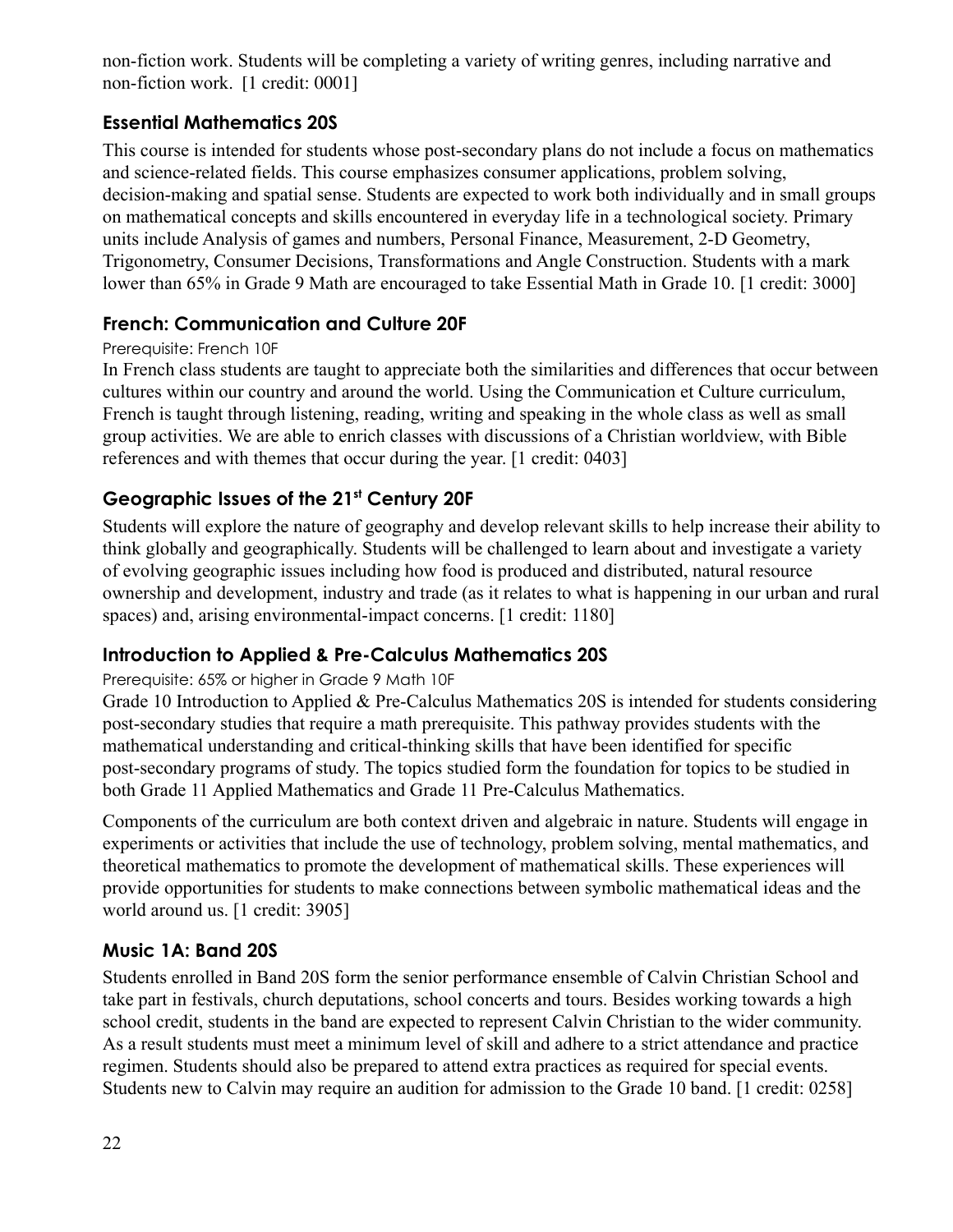#### <span id="page-23-0"></span>**Music 1B: Choir 25S**

Students enrolled in grade 9-12 choir form the senior performance choir of Calvin Christian School and take part in various community performances, school concerts and the Brandon Jazz Festival. Besides working towards a high school credit, students are expected to represent Calvin Christian to a wider community. As a result, students must meet a minimum level of skill making attendance and practice key components of this course. Students should also be prepared to attend extra practices as required for major performances.

 $\lceil \frac{1}{2} \text{ credit}: 0259 \rceil$ 

### <span id="page-23-1"></span>**Music 2A: Jazz Band 20S**

Students enrolled in grade 10-12 Jazz Band form the senior performance jazz ensemble of Calvin Christian School and take part in festivals, church deputations, school concerts and tours. Besides working towards a high school credit, students are expected to represent Calvin Christian to a wider community. As a result students must meet a minimum level of skill and adhere to a strict attendance and practice regiment. Students should also be prepared to attend extra practices as required for special events. [1 credit: 0260]

### <span id="page-23-2"></span>**Outdoor Education 21G**

This course is to focus on the world that God has created around us. Through outdoor experiences and classroom investigation students will learn how to plan for safety in the outdoors, assume responsibility for themselves in all outdoor activities/conditions, demonstrate principles of survival, complete with confidence a variety of outdoor pursuits and skills, show concern for the environment, and articulate an understanding of conservation and sustainable development. **There is a fee for participant activities.**

This course will also acknowledge that our God is Lord of "all things" (Colossians 1:16-17), not least of which is His creation that is all around us. Through this course students will:

- discover order in God's creation
- learn to enjoy creation to its fullest by learning to observe all that is around us
- understand our role in being earth-keepers as we are called in Genesis
- be drawn deeper into worship as we awe in God's design

 $\lceil \frac{1}{2} \text{ credit: } 9967 \rceil$ 

#### <span id="page-23-3"></span>**Physical & Health Education 20F**

Physical fitness, sports fundamentals and teamwork are stressed through exposure to a wide variety of sports such as basketball, volleyball, badminton, floor hockey, football, soccer, curling, bowling, golfing, hockey, tennis, racquetball, broomball, swimming, handball, ultimate Frisbee, indoor soccer and baseball. Students are given some choice in which sports they will participate in. The health component focuses on the human body as it relates to the student's own physical being. Units covered include: nutrition, responsibility to self and others, responsible sexual behaviour and mental health. [1 credit: 0169]

#### <span id="page-23-4"></span>**Science 20F**

The course continues the goals of grade 9 Science. Topics are centred around change as it applies to ecosystems, chemical changes, and motion with a special emphasis on automobile safety and the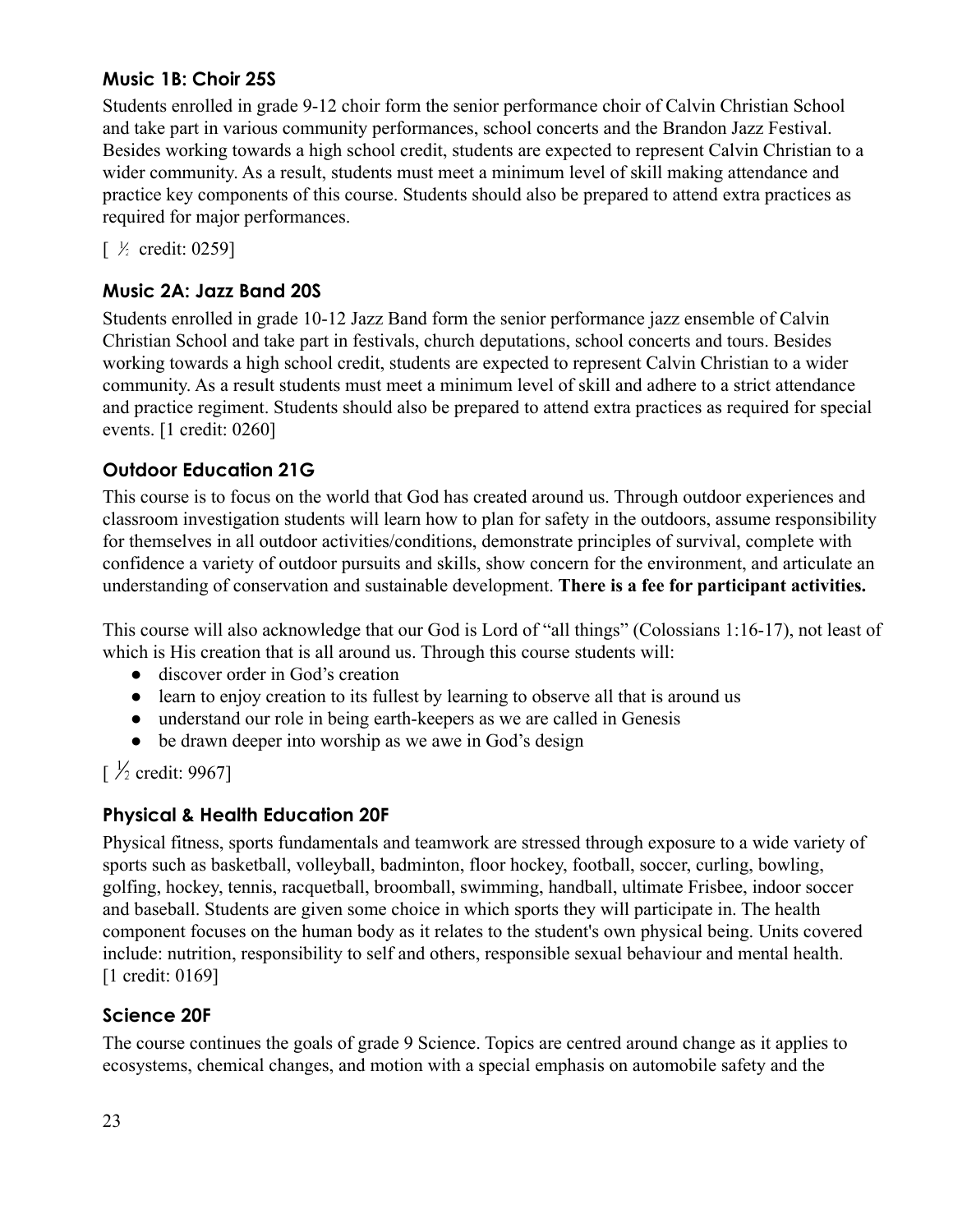changing nature of weather. Grade 9 and 10 Science are significant courses in introducing fundamental concepts that will be required in grade 11 and 12 science courses. [1 credit: 0120]

#### <span id="page-24-0"></span>**Visual Arts 1A: 20S**

This course is open to all students with or without a previous art background. This course will help students who wish to develop their artistic skills for their own pleasure or to pursue post-secondary studies in fine arts. Students will study painting techniques in watercolour, composition, design, sculpture, and drawing through such media as pencil, marker, and pen and ink. Students will be expected to do homework. [1 credit: 0274]

### <span id="page-24-1"></span>**Visual Arts 3A: Film: A Christian Perspective 25S**

Film: A Christian Perspective is designed to instruct students to access, analyze, and evaluate films from a Christian perspective. As Christians, we need to learn to evaluate the secular content that we view, to see what we can learn from it, how God may be present in a film, or have solid reasons as to why a film may not be a good choice for us. Through this course students will be able to discuss their thoughts, learn from others, and develop solid reasons as to why a film may or may not be a good choice for them, as a Christian, to watch. Meaningful, reflective responses are a large component of the course, as well as active participation in group discussions. A list of films will be available at the start of the semester.

<span id="page-24-2"></span> $\frac{1}{2}$  credit: 0283]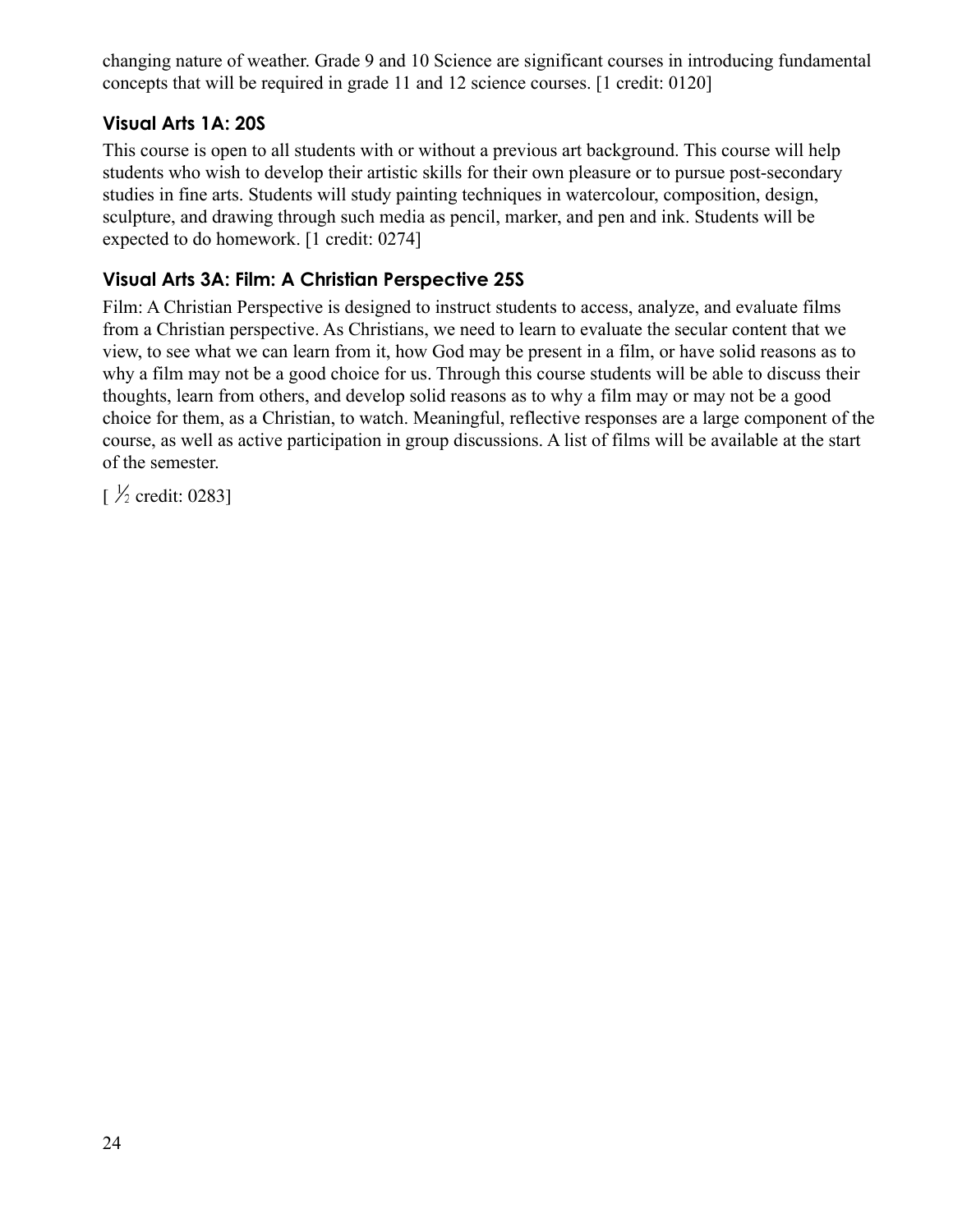## **Grade 11 Program of Studies**

### **Grade 11 Course Descriptions**

#### <span id="page-25-0"></span>**Applied Mathematics 30S**

Prerequisite: Introduction to Applied & Pre-Calculus Mathematics 20S (not Essential Math 20S) Applied Mathematics 30S is one of two curricula available for students planning to pursue post-secondary studies in technology. Applied Mathematics is primarily data driven. Students collect data in experiments and activities and develop mathematics concepts from analyses of the data. Technology is an integral part of Applied Mathematics. Students will use a graphing calculator, mathematical exploration, modelling, and problem solving. Topics include: personal finance, technical communication, finance, geometry, calculus concepts, graphing, linear equations, measurement, and functions. Students may also use a graphing calculator app if they own a tablet device. [1 credit: 3903]

#### <span id="page-25-1"></span>**Biblical & Christian Worldview Studies 31G (World Religions)**

A Christian worldview will be used to examine other common worldviews and religions represented in Manitoba. Special emphasis is given to Bible reading and study, to inquiry, to open dialogue, and to how other religions fit under the Lordship of Christ. [1 credit: 7850]

#### <span id="page-25-2"></span>**Biology 30S**

Biology 30S is the course that the science department recommends to students who are not going on to study sciences, but require a science credit to fulfil the requirements for a Calvin Christian School diploma. The course focuses on human anatomy and physiology, with an emphasis on how structure and biochemistry are involved in the normal functioning of the human body. The body systems studied will include the digestive, respiratory, transport, excretory, endocrine and nervous systems. Biology 30S provides students with the knowledge and critical thinking skills necessary to understand and appreciate the normal functioning of their bodies as well as some things that can go wrong. This course stands alone and is not a prerequisite for 12 Biology. [1 credit: 0124]

#### **Broadcast Media 35S**

#### Prerequisite: Digital Film Making 25S

The purpose of the course is to provide students with an understanding of all phases of the media production process (pre- production planning, production, and post-production) from a variety of perspectives (news, sports, entertainment...). The course includes technical aspects of media production for the web, radio, and television. Students should have skills creating video and creating web pages prior to taking the course. Students will plan, develop, and broadcast multimedia.

## $\frac{1}{2}$  credit:0231]

#### **Canadian Law 40S (alternating years: 2023-24)**

Students will explore the concepts of law in Canada. Students will develop their understanding of the Canadian Charter of Rights and Freedoms, the Canadian legal and criminal justice system, and types of law such as family law, civil law, and criminal law. The course includes regular group discussion of current issues and cases which will allow students to use critical thinking and communication skills to develop informed opinions on legal issues. This course will be of interest to those students pursuing a career in law enforcement or the criminal justice system. [ 1 credit: 0580]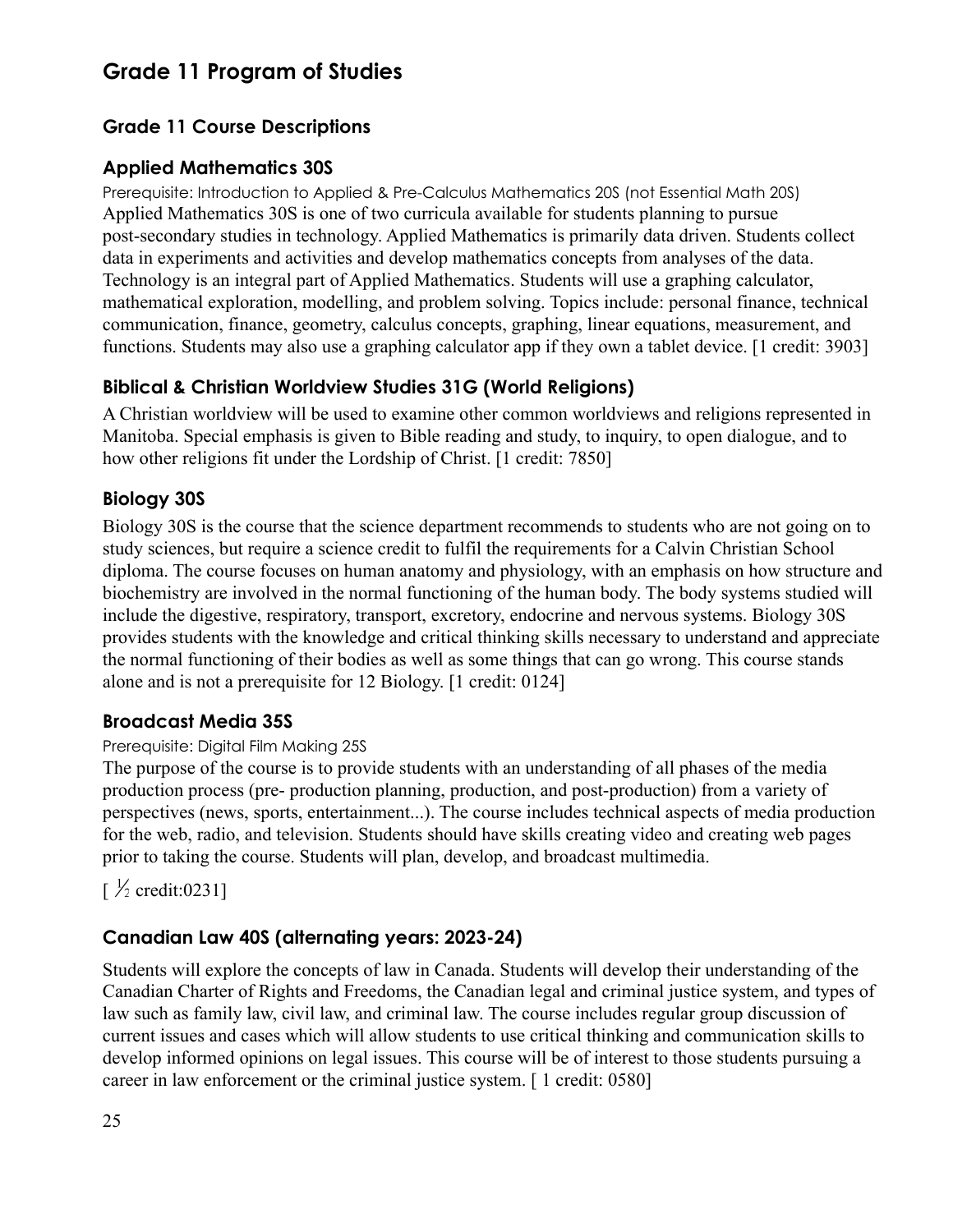#### <span id="page-26-0"></span>**Chemistry 30S**

Prerequisites: Concurrent enrollment in Pre-Calculus Math or Applied Math. Must have passed Science 20F and had success in Introduction to Applied & PreCalculus Math 20S at 70% or higher. Because Chemistry is a requirement for further study in a variety of fields, the course will emphasize topics required in 12 Chemistry as well as requirements for post-secondary education. Students will examine qualitative and quantitative relationships in chemistry. The units covered are: Characteristic Properties of Matter, Quantitative Analysis of Matter and Chemical Reactions, Solubility, Acids and Bases, and Organic Chemistry. Students will develop an awareness of the effects of science on society. [1 credit: 0122]

### **Current Topics in FNMI Studies 40S (Indigenous Studies) (alternating years: 2022-23)**

This course explores the histories, traditions, cultures, worldviews, and contemporary issues of Indigenous peoples in Canada and worldwide. Students gain knowledge and develop critical thinking, communication, analytical, and inquiry skills that will enable them to better understand past and present realities of Indigenous peoples. [1 credit: 0103]

### **Desktop Publishing 35S**

Students will be introduced to professional digital publishing tools like InDesign and Photoshop. This course will emphasize both the technical skills and the design and layout skills needed to produce quality pre-press printed media.

 $\lceil \frac{\frac{1}{2}}{\text{credit: } 0223 \rceil} \rceil$ 

### <span id="page-26-1"></span>**Digital Film Making 25S**

Students are introduced to high-end digital video editing tools - some of the same ones used by major motion picture studios. They will storyboard, shoot, edit and produce video projects for school and for others. In addition, they will learn to use sophisticated multimedia tools and will acquire marketable skills for a working world increasingly calling for employees with technological skills.

 $\frac{1}{2}$  credit: 0230]

#### <span id="page-26-2"></span>**English Language Arts: Comprehensive Focus 30F**

#### Prerequisite: English 20F

This English class will hone student skills by focusing on your habits of work, reading, writing and speaking and will include the six Language Arts (as per the Manitoba Curriculum). There will be a balance of both aesthetic work as well as pragmatic work to express thought, the beautiful art of the language and the nuts and bolts that hold it together - the poetry and the process. Focus will be put on short speeches, one Shakespearean play and novel reading. [1 credit: 0092]

#### <span id="page-26-3"></span>**Essential Mathematics 30S**

#### Prerequisite: Any Grade 10 Mathematics course

Essential Math is intended for students whose post-secondary planning does not include a focus on mathematics and/or science-related fields. Essential Mathematics is a one-credit course consisting of two half-credits each emphasizing consumer applications, problem solving, decision making, and number sense. Topics include: Analysis of Games and Numbers, Interest and Credit, 3D Geometry, Statistics, Managing Money, Relations and Patterns, Trigonometry and Design Modeling. [1 credit: 3000]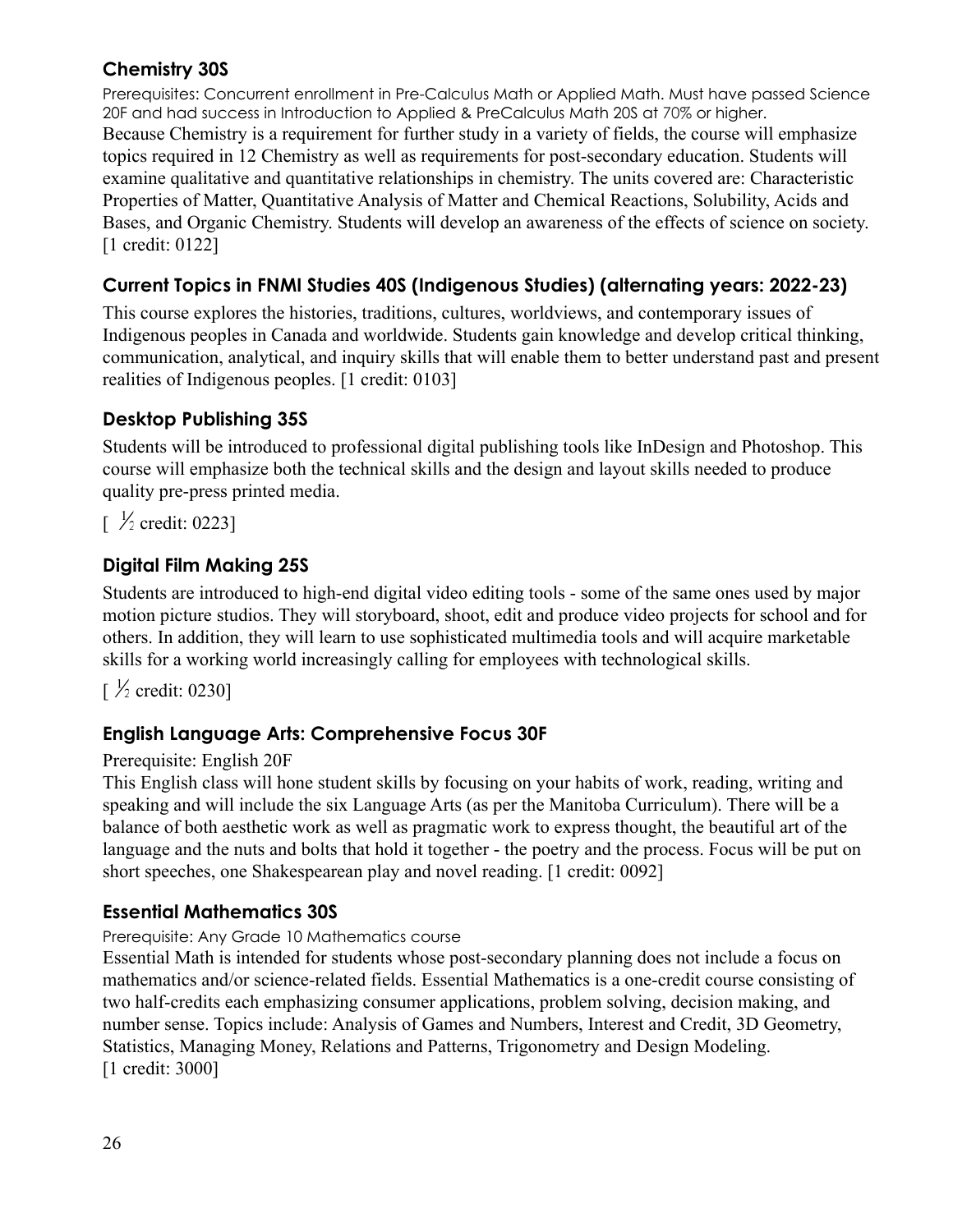#### **Family Studies 25S**

Grade 10 Family Studies focuses on the skills and knowledge parents and caregivers need, with emphasis on maternal health, pregnancy, birth, and the early years of human development. Students will learn about the developmental needs, effective care, and guidance of young children. The development of these skills and knowledge will enhance their overall well-being now as adolescents and in the future as parents and caregivers.

 $\frac{1}{2}$  credit: 1118]

#### **French 30S (Basic French)**

#### Prerequisite: French 20S

French 30S focuses on understanding French culture, engaging in French literature and furthering oral presentation and conversational skills. Both oral and written skills will be stressed equally. In alternate school years there may be a class trip to Québec in conjunction with the curriculum for this class. [1 credit: 0403]

#### **Global Issues 40S: Citizenship & Sustainability (alternating years: 2022-23))**

Throughout the Global Issues course, students will spend time discussing and debating current issues facing the world as well as conducting inquiry into the social, political, environmental and economic impact of a variety of contemporary and emerging issues in the world. Through inquiry, you will focus on questions of quality of life locally, nationally, and globally. This course is based on the principles of active democratic citizenship, ecological literacy, critical media literacy, and ethical decision-making, and consolidates learning across the disciplines to empower you as agents of change for a sustainable and equitable future. This course is an approved 40S selection for university entrance. [1 credit: 1128]

#### <span id="page-27-0"></span>**Graphic Communication Technology 40S: Yearbook Creation**

#### Prerequisite: Desktop Publishing 35S

Students will use their desktop publishing skills to produce the Calvin Christian School yearbook. They will create the book without the use of templates and prepare it for print. [1 credit: 7958]

#### <span id="page-27-1"></span>**History of Canada 30F**

Students in this course will study the social, political, and economic history of Canada. This course is taught through thematic units that will challenge students to think deeply and reflect upon their learning to see how the history of Canada affects us today and how we can move forward. A large component of this course is inquiry projects, where students will have to think critically as they question and study the topic of their choice. [1 credit: 0105]

#### <span id="page-27-2"></span>**Music 1A: Band 30S**

Students enrolled in Band 30S form the senior performance ensemble of Calvin Christian and take part in festivals, church deputations, school concerts and tours. Besides working towards a high school credit, students in the band are expected to represent Calvin Christian to the wider community. As a result students must meet a minimum level of skill and adhere to a strict attendance and practice regimen. Students should also be prepared to attend extra practices as required for special events. Students new to Calvin may require an audition for admission to the grade 11 band. [1 credit: 0258]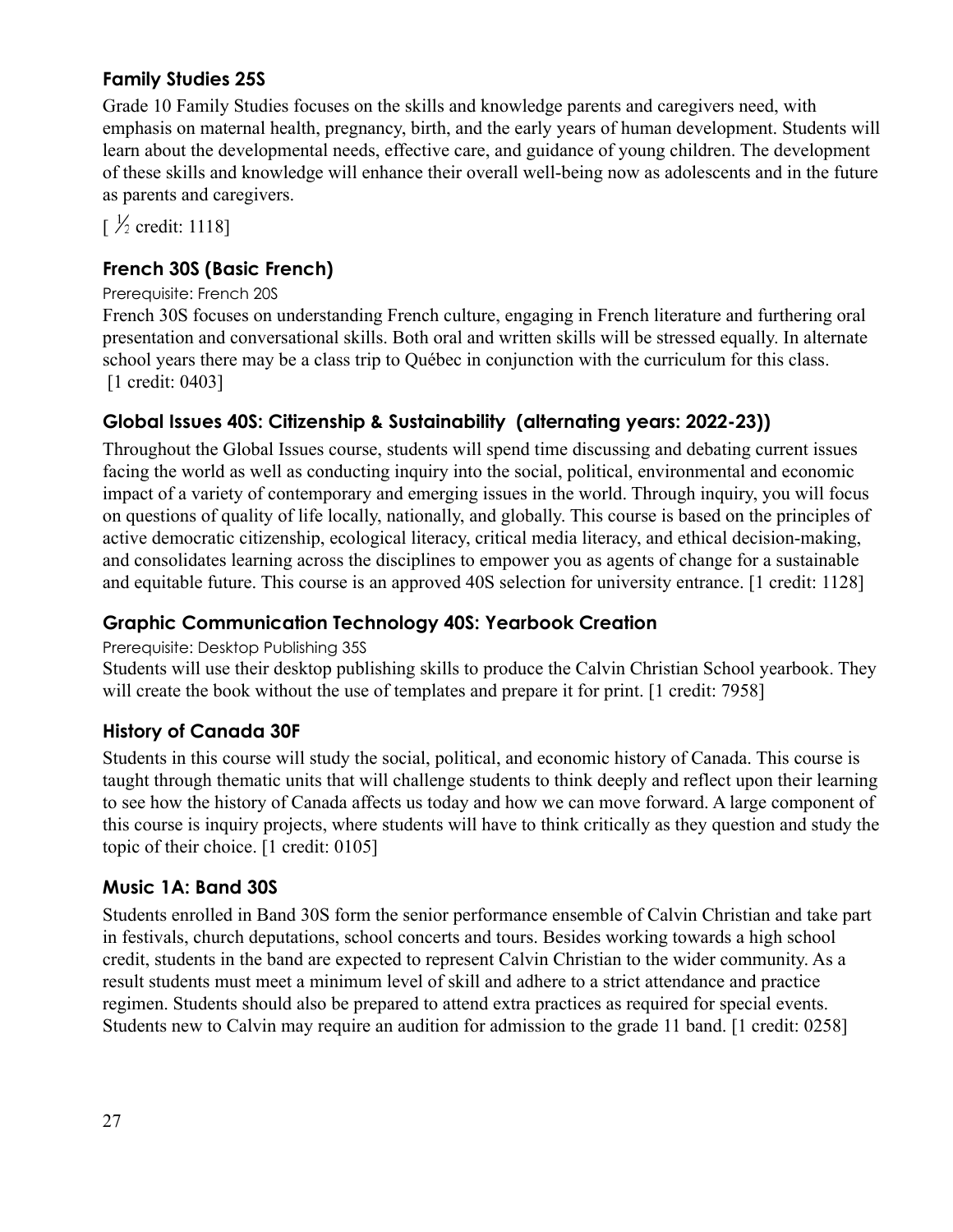#### <span id="page-28-0"></span>**Music 1B: Choir 35S**

Students enrolled in grade 9-12 choir form the senior performance choir of Calvin Christian Collegiate and take part in various community performances, school concerts and the Brandon Jazz Festival. Besides working towards a high school credit, students are expected to represent Calvin Christian to a wider community. As a result, students must meet a minimum level of skill making attendance and practice key components of this course. Students should also be prepared to attend extra practices as required for major performances.

 $\frac{1}{2}$  credit: 0259]

### <span id="page-28-1"></span>**Music 2A: Jazz Band 30S**

Students enrolled in grade 10-12 Jazz Band form the senior performance jazz ensemble of Calvin Christian School and take part in festivals, church deputations, school concerts and tours. Besides working towards a high school credit, students are expected to represent Calvin Christian to a wider community. As a result students must meet a minimum level of skill and adhere to a strict attendance and practice regiment. Students should also be prepared to attend extra practices as required for special events. [1 credit: 0260]

#### <span id="page-28-2"></span>**Physical & Health Education 30F: Active Healthy Lifestyles (General)**

The Manitoba Department of Education has made grade 11 & 12 Physical & Health Education mandatory effective September 2008

These compulsory full-credit courses are designed to help youth take greater ownership of their own physical fitness, to encourage them to seek out activities that interest them, and to engage in active lifestyles into their futures. Students will study topics related to fitness management, mental health, substance use and abuse prevention, and the social impact of sport. (40S includes sexual health, social/emotional health, and personal development as well.) The focus of this content will be on health and personal planning. These topics will make up the core 25% IN-class component of the course content. Students will be required to develop and implement the remaining 75% of the course on their own time in a personal physical activity plan as part of the physical activity practicum. Students will be introduced to safety and risk management planning to minimize the associated risks of the activities they have chosen.

As part of earning a credit for this course, students will be required to submit a personal fitness portfolio containing elements such as a fitness plan, physical activity log, or journal entries. Students will be graded for completion of the course with a Complete or Incomplete designation.

Note: Parents/guardians will be required to review the student's physical activity plan and sign a Parent Declaration and Consent Form acknowledging their approval of the chosen activities and acceptance of the responsibility for risk management, safety, and supervision. Parents/guardians will also be required to verify the entries of the student's physical activity log through a sign-off procedure. [1 credit: 0169]

#### <span id="page-28-3"></span>**Physics 30S**

Recommendation: Concurrent enrolment in Pre-Calculus Math 30S

Prerequisites: Science 20S at 70% level. 70% in Introduction to Applied & Pre-Calculus Math 20S This course develops an understanding of the basic principles and concepts of physics. Over the semester, we will cover Kinematics (motion), Forces, Energy (including Thermal and Nuclear Power and Work in society), Waves and Sound (including vibrations and interference), Electricity and Magnetism. The focus in the course will be on science inquiry, problem solving, the nature of science and science-related skills and content. [1 credit: 0123]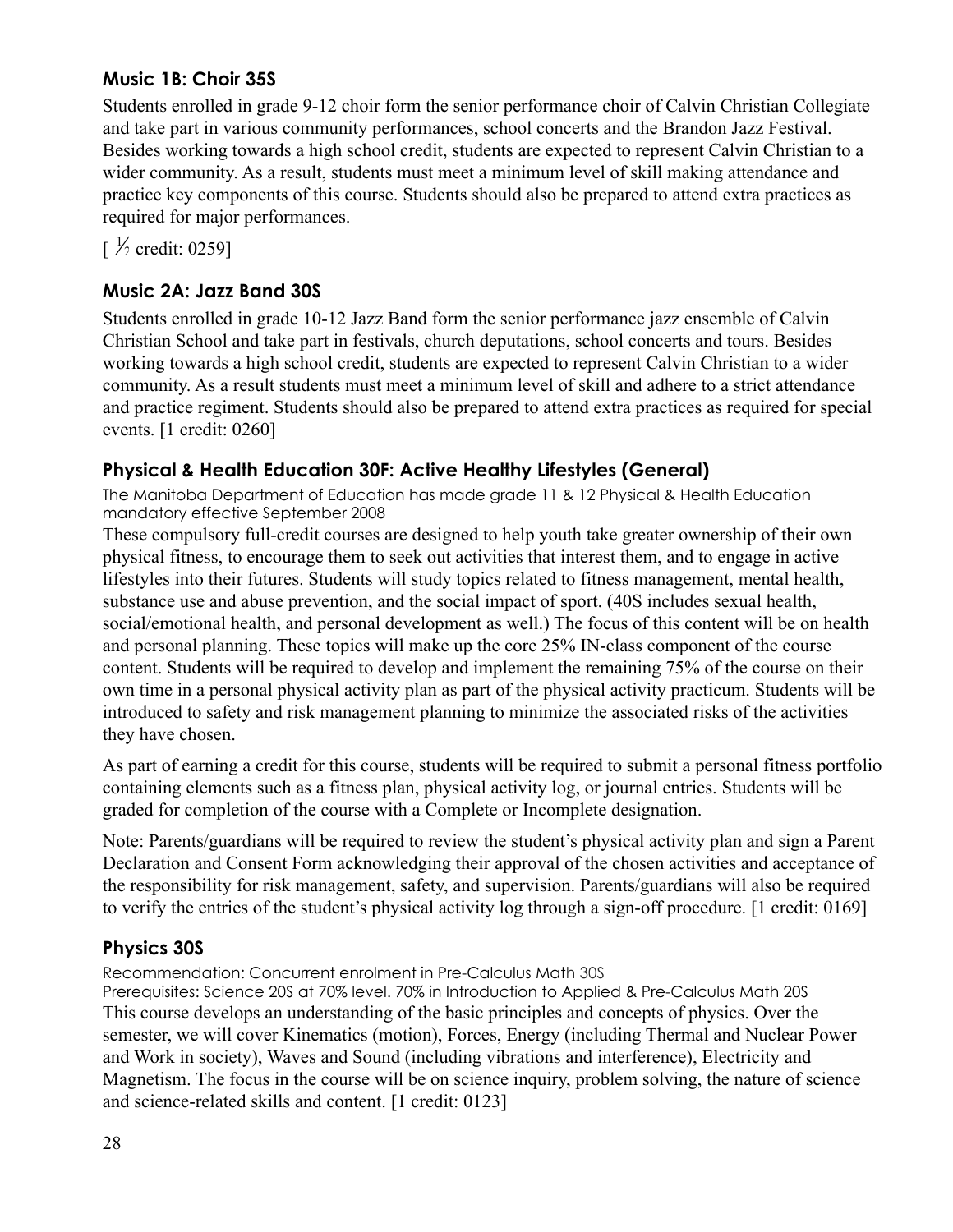#### <span id="page-29-0"></span>**Pre-Calculus Mathematics 30S**

Prerequisite: 70% in Introduction to Applied & Pre-Calculus Math 20S

11 Pre-Calculus Mathematics is designed for students who intend to study Calculus as part of their post-secondary education or pursue a degree in Science, Engineering or another field that requires Calculus. Students will study high-level, theoretical mathematics with an emphasis on problem solving and mental mathematics. Topics include: quadratic functions, trigonometry and logic. A graphing calculator is not required. [1 credit: 3939]

#### <span id="page-29-1"></span>**Visual Arts 2A: 30S**

This course is intended for students who have shown a strong ability in the visual arts. It will allow students to explore their gift, and develop their skills in a variety of media and visual techniques. Visual Arts 1A is a prerequisite or permission of the instructor is required for acceptance. [1 credit: 0276]

#### <span id="page-29-2"></span>**Visual Arts 3A: Film: A Christian Perspective 25G**

Film: A Christian Perspective is designed to instruct students to access, analyze, and evaluate films from a Christian perspective. As Christians, we need to learn to evaluate the secular content that we view, to see what we can learn from it, how God may be present in a film, or have solid reasons as to why a film may not be a good choice for us. Through this course students will be able to discuss their thoughts, learn from others, and develop solid reasons as to why a film may or may not be a good choice for them, as a Christian, to watch. Meaningful, reflective responses are a large component of the course, as well as active participation in group discussions. A list of films will be available at the start of the semester.

 $\frac{1}{2}$  credit: 0283]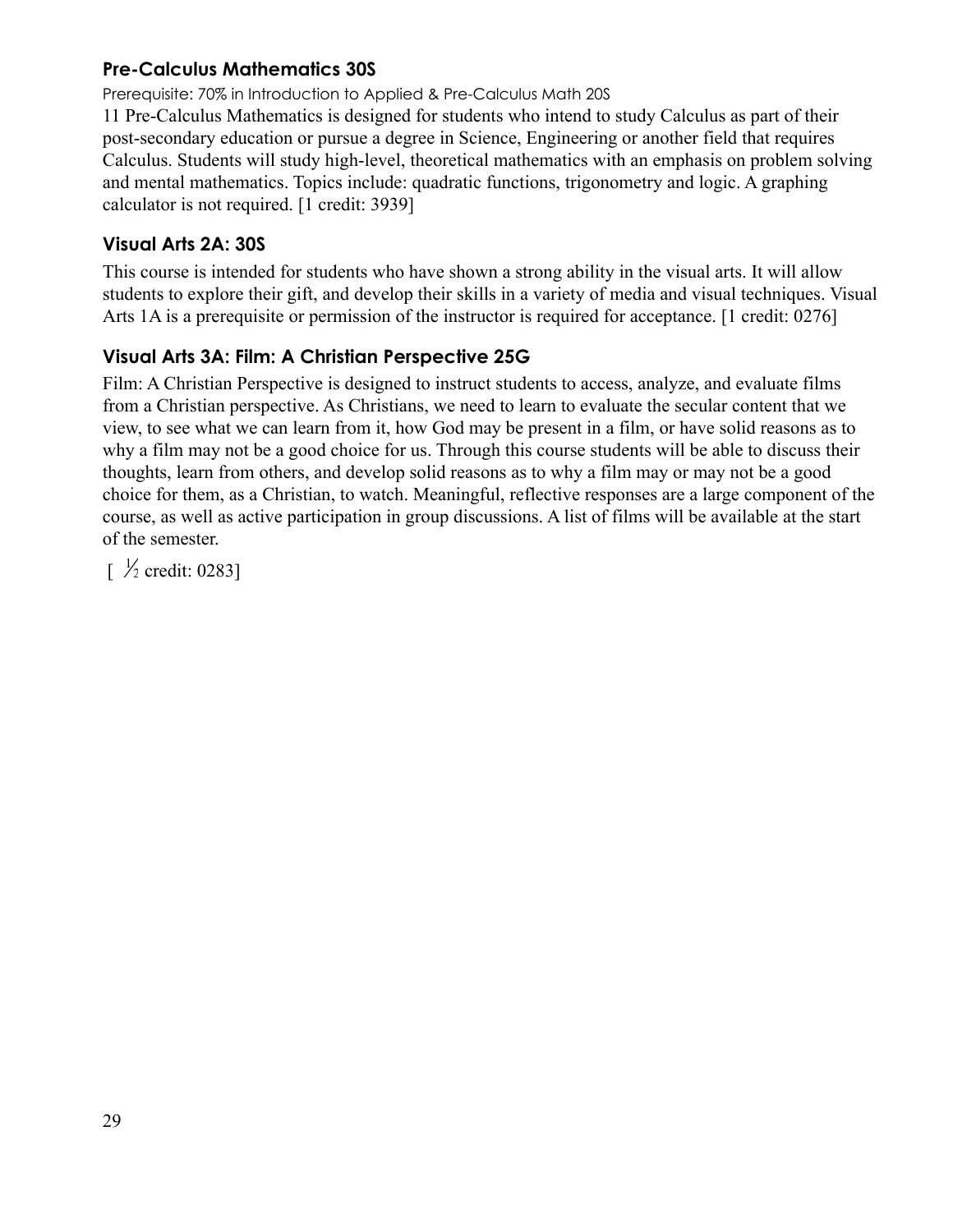## <span id="page-30-0"></span>**Grade 12 Program of Studies**

#### **Grade 12 Course Descriptions**

#### <span id="page-30-1"></span>**Applied Mathematics 30S**

Prerequisite: Introduction to Applied & Pre-Calculus Mathematics 20S (not Essential Math 20S) Applied Mathematics 30S is one of two curricula available for students planning to pursue post-secondary studies in technology. Applied Mathematics is primarily data driven. Students collect data in experiments and activities and develop mathematics concepts from analyses of the data. Technology is an integral part of Applied Mathematics. Students will use a graphing calculator, mathematical exploration, modelling, and problem solving. Topics include: personal finance, technical communication, finance, geometry, calculus concepts, graphing, linear equations, measurement, and functions. Students may also use a graphing calculator app if they own a tablet device. [1 credit: 3903]

#### <span id="page-30-2"></span>**Applied Mathematics 40S**

#### Prerequisite: Applied or Pre-Calculus Mathematics 30S

Applied Mathematics 40S is one of two curricula available for students planning to pursue post-secondary studies in technology. Applied Math is primarily data driven, using numerical and geometrical problem solving techniques. Students collect data in experiments and activities and develop mathematics concepts from analyses of the data. Technology is an integral part of Applied Mathematics. Students will use the graphing calculator for mathematical exploration, modelling, and problem solving. Topics include: analysis, spreadsheets, matrix modelling, vectors, personal finance, probability, measurement, and applications of periodic functions, sequences, and data management. Students may use a graphing calculator app if they own a tablet device. This course is an approved 40S selection for university entrance. [1 credit: 3903]

#### <span id="page-30-3"></span>**Biblical & Christian Worldview Studies 41G: Intro. to Apologetics**

This course studies the foundations of the Christian worldview that takes steps to put our beliefs into practice in class, outside of school, and life beyond graduation. Special emphasis is given to developing and sharing faith through personal practices, community practices, and connects faith and vocation. [1 credit: 7850]

#### <span id="page-30-4"></span>**Biology 40S**

#### Prerequisite: Science 20F

Biology 40S allows students to explore content and form opinions on ethical and social issues in the areas of genetics, biodiversity and ecology. The Genetics unit will present basic principles of genetics and describe the molecular basis for genetics. One component of this unit will be to consider bioethics as it applies to genetics and reproduction. The Biodiversity unit will provide a general overview of the five kingdoms of living organisms and consider different views on the origin of life and species. Reasons for maintaining biodiversity will be discussed. This course is an approved 40S selection for university entrance. [1 credit: 0124]

#### **Broadcast Media 35S**

Prerequisite: Digital Film Making 25S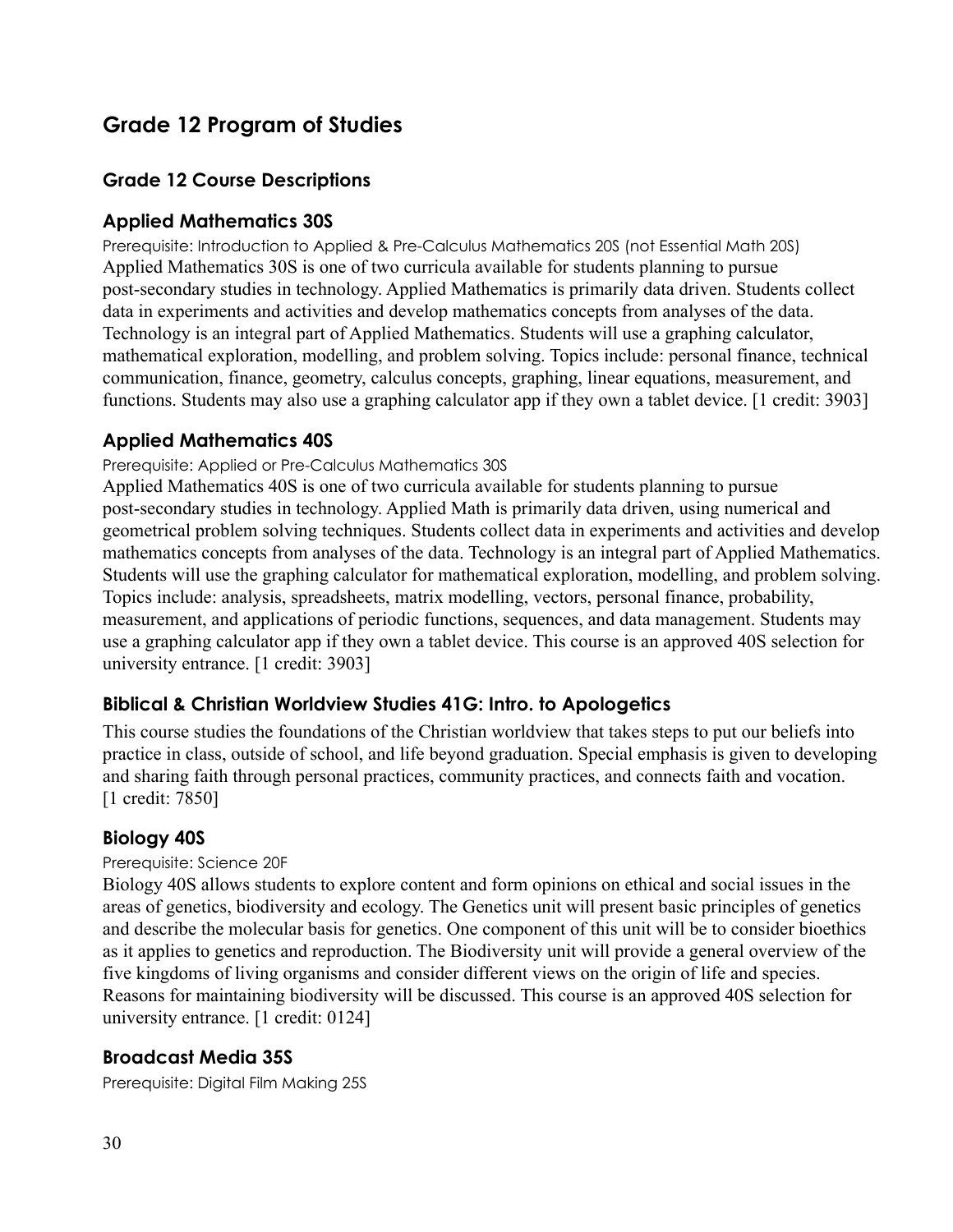The purpose of the course is to provide students with an understanding of all phases of the media production process (pre- production planning, production, and post-production) from a variety of perspectives (news, sports, entertainment...). The course includes technical aspects of media production for the web, radio, and television. Students should have skills creating video and creating web pages prior to taking the course. Students will plan, develop, and broadcast multimedia.

 $\sqrt{\frac{1}{2}}$ credit: 0231]

## **Canadian Law 40S (alternating years: 2023-24)**

Students will explore the concepts of law in Canada. Students will develop their understanding of the Canadian Charter of Rights and Freedoms, the Canadian legal and criminal justice system, and types of law such as family law, civil law, and criminal law. The course includes regular group discussion of current issues and cases which will allow students to use critical thinking and communication skills to develop informed opinions on legal issues. This course will be of interest to those students pursuing a career in law enforcement or the criminal justice system. [ 1 credit: 0580]

### <span id="page-31-0"></span>**Chemistry 40S**

Prerequisite: Success in Applied 30S or 11 Pre-Calculus Math 30S at 70% or better. Success in Chemistry 30S at 70% or better.

This course provides students with a background of theory and laboratory experiences leading to further studies at the post-secondary level. This course includes the following topics: reaction kinetics, chemical equilibria, solutions, acids and bases, oxidation and reduction, and electrochemistry. There is a major emphasis on equilibrium processes as it relates to chemical reactions. This course is an approved 40S selection for university entrance. [1 credit: 0122]

## **Current Topics in FNMI Studies 40S (Indigenous Studies) (alternating years: 2022-23)**

This course explores the histories, traditions, cultures, worldviews, and contemporary issues of Indigenous peoples in Canada and worldwide. Students gain knowledge and develop critical thinking, communication, analytical, and inquiry skills that will enable them to better understand past and present realities of Indigenous peoples. [1 credit: 0103]

## <span id="page-31-1"></span>**Desktop Publishing 35S**

Students will be introduced to professional digital publishing tools like InDesign and Photoshop. This course will emphasize both the technical skills and the design and layout skills needed to produce

quality pre-press printed media.  $\frac{1}{2}$  credit: 0223]

## <span id="page-31-2"></span>**Digital Film Making 25S**

Students are introduced to high-end digital video editing tools - some of the same ones used by major motion picture studios. They will storyboard, shoot, edit and produce video projects for school and for others. In addition, they will learn to use sophisticated multimedia tools and will acquire marketable skills for a working world increasingly calling for employees with technological skills. The best of the

student videos are featured in the Calvin Christian School Film Festival. [ $\frac{1}{2}$  credit: 0230]

## <span id="page-31-3"></span>**English Language Arts: Comprehensive Focus 40S**

Comprehensive Focus prepares students to meet present and evolving demands on their literacy. The course is a balance between pragmatic and aesthetic texts. Through reading, writing, speaking, listening, viewing, and representing, students will use language effectively to think, to respond to texts,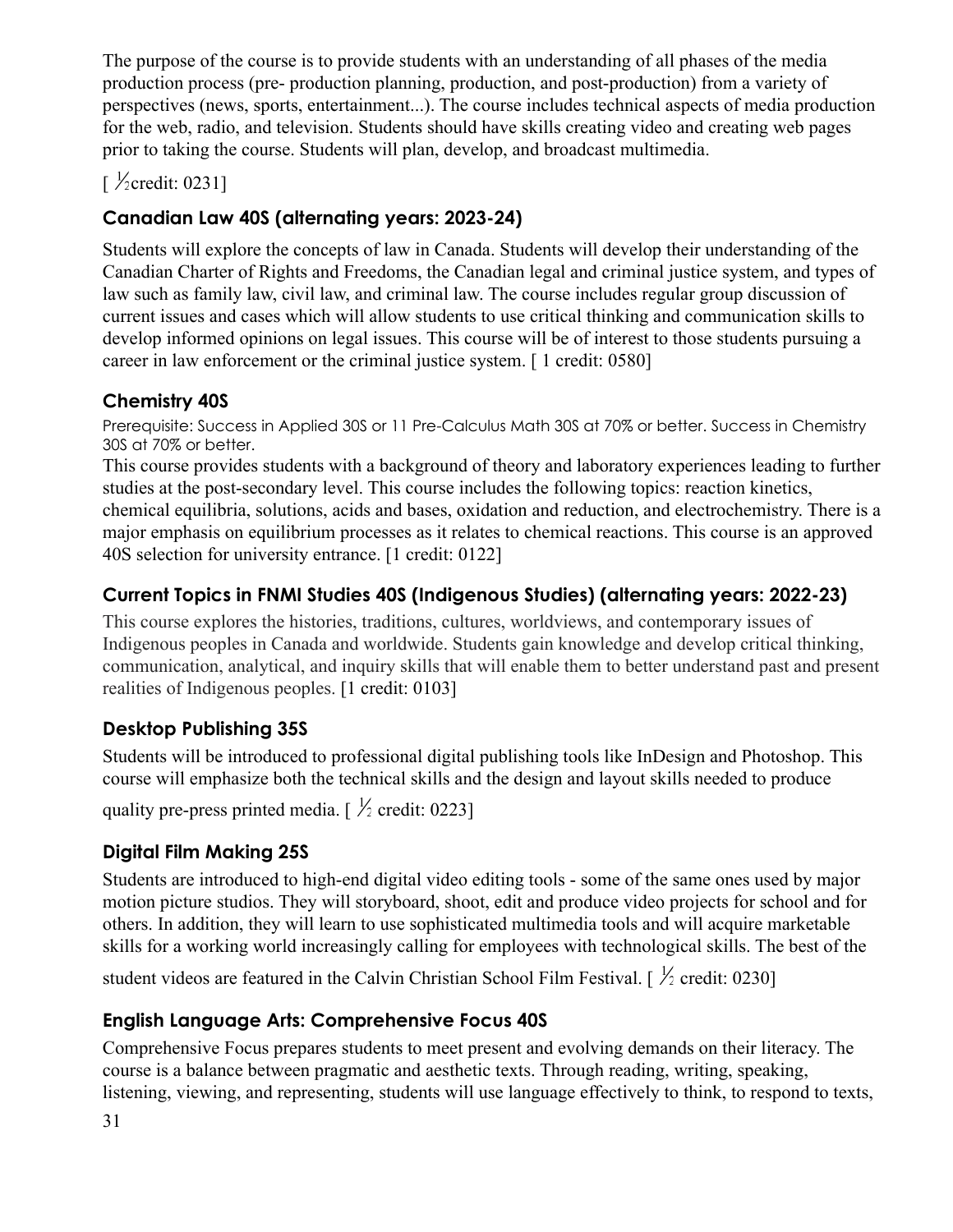to manage diverse ideas and information, to communicate and to learn. Students will learn to shape their communication for a specific audience, express themselves clearly for intended effect, and select from a wide range of stances, voices, diction, and forms appropriate for their purpose. This course is an approved 40S selection for university entrance. [1 credit: 0092]

#### <span id="page-32-0"></span>**English Language Arts: Literary Focus 40S**

The Grade 12 Literary Focus course focuses primarily on the study of aesthetic texts. The course is designed to help students appreciate literature as an art form and develop a range of knowledge and abilities necessary for interpretation and creation of various genres of literature. The course emphasizes how to use aesthetic language as a means to communicate experience, encourage imagination, understand humanity and human perspectives and enhance community and culture. Genres studied in the course may include novels, short stories, poetry, drama, film, and prose. This course is an approved 40S selection for university entrance. [1 credit: 0093]

### <span id="page-32-1"></span>**English Language Arts: Transactional Focus 40S**

In the Transactional Focus, students develop and refine a range of knowledge, skills and strategies that help them function effectively in various communities. The Transactional Focus emphasizes the pragmatic/practical uses of language: language that informs, directs, plans, persuades, analyzes, argues, and explains. Students engage with and compose texts primarily for pragmatic purposes: to gain information or discern another point of view, to compare and weigh ideas, and to conduct daily transactions. The Transactional Focus addresses a variety of informal and formal uses of language, ranging from informal conversations to formal presentations; from discussions to formal interview; from note taking, data gathering, and representation to illustrated reports.

Through a wide range of projects and learning experiences, students learn to use and interpret a variety of oral, print, and other media texts, to manage data and information efficiently and to plan and work collaboratively. This course is an approved 40S selection for university entrance. [1 credit: 0094]

#### <span id="page-32-2"></span>**Essential Mathematics 30S**

#### Prerequisite: Any Grade 10 Mathematics course

Essential Math is intended for students whose post-secondary planning does not include a focus on mathematics and/or science-related fields. Essential Mathematics is a one-credit course consisting of two half-credits each emphasizing consumer applications, problem solving, decision making, and number sense. Topics include: Analysis of Games and Numbers, Interest and Credit, 3D Geometry, Statistics, Managing Money, Relations and Patterns, Trigonometry and Design Modeling. [1 credit: 3000]

#### <span id="page-32-3"></span>**Essential Mathematics 40S**

#### Prerequisite: Any Grade 11 Mathematics course

Essential Mathematics 40S is intended for students whose post-secondary planning does not include a focus on mathematics and science-related fields. Topics include: Analysis of Games and Numbers, Vehicle Finance, Statistics, Precision Measurement, Career Life, Home Finance, Geometry and Trigonometry, Business Finance and Probability. This course is an approved 40S selection for university entrance. [1 credit: 3000]

#### **Family Studies 25S**

Grade 10 Family Studies focuses on the skills and knowledge parents and caregivers need, with emphasis on maternal health, pregnancy, birth, and the early years of human development. Students will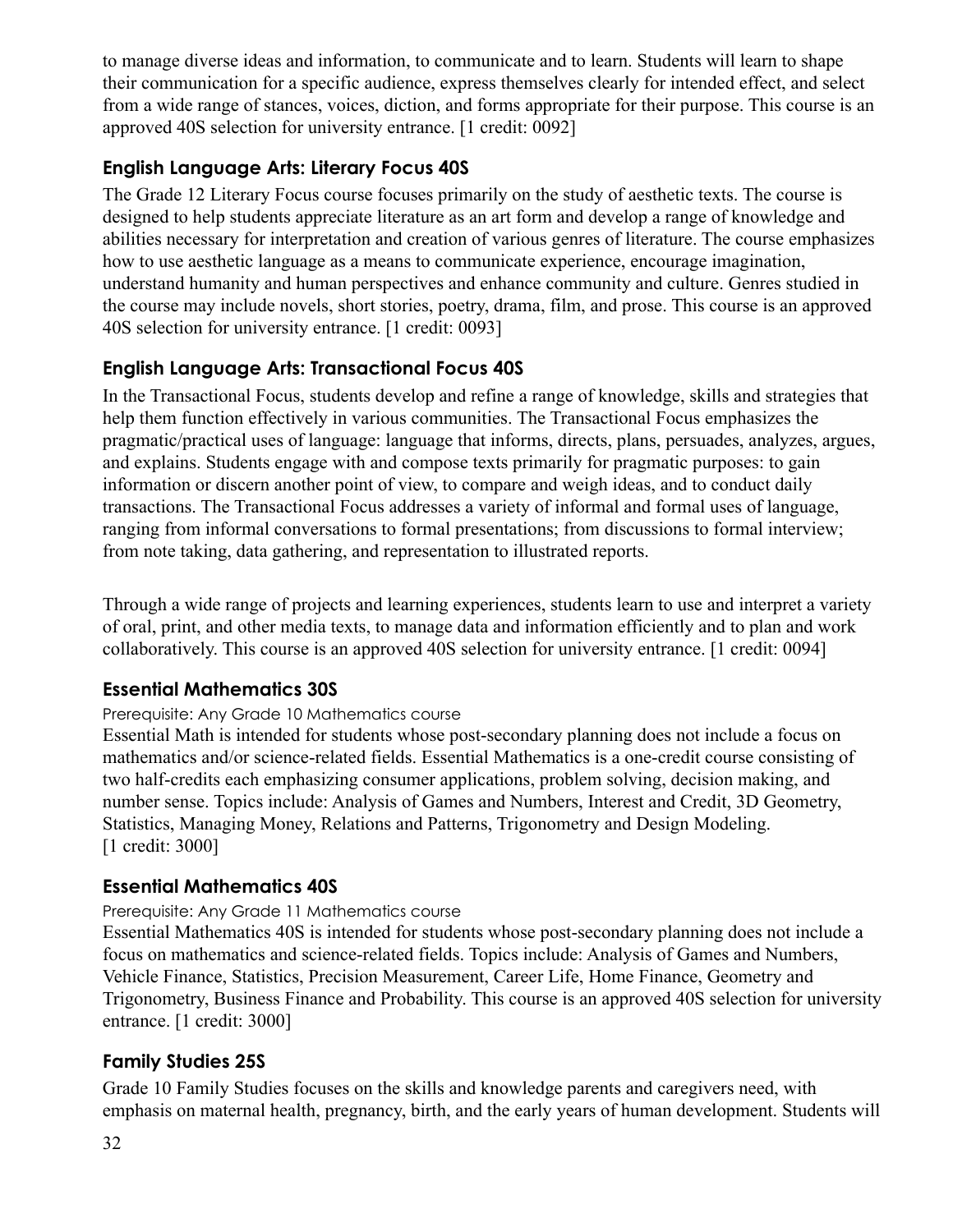learn about the developmental needs, effective care, and guidance of young children. The development of these skills and knowledge will enhance their overall well-being now as adolescents and in the future as parents and caregivers.

 $\frac{1}{2}$  credit: 3000]

### **French 40S (Basic French)**

#### Prerequisite: French 30S

French 40S focuses on extending oral and written skills acquired in French 30S, and gives students opportunities to explore the role of French in their future. Both oral and written skills will be stressed equally in this course. In alternate school years there may be a class trip to Québec in conjunction with the curriculum for this class. [1 credit: 0403]

### <span id="page-33-0"></span>**Global Issues 40S: Citizenship & Sustainability (alternating years: 2022-23)**

Throughout the Global Issues course, students will spend time discussing and debating current issues facing the world as well as conducting inquiry into the social, political, environmental and economic impact of a variety of contemporary and emerging issues in the world. Through inquiry, you will focus on questions of quality of life locally, nationally, and globally. This course is based on the principles of active democratic citizenship, ecological literacy, critical media literacy, and ethical decision-making, and consolidates learning across the disciplines to empower you as agents of change for a sustainable and equitable future. This course is an approved 40S selection for university entrance. [1 credit: 1128]

#### <span id="page-33-1"></span>**Graphic Communication Technology 40S: Yearbook Creation**

Prerequisite: Desktop Publishing 35S

Students will use their desktop publishing skills to produce the Calvin Christian School yearbook. They will create the book without the use of templates and prepare it for print. [1 credit: 7958]

#### <span id="page-33-2"></span>**Music 1A: Band 40S**

Students enrolled in Band 40S form the senior performance ensemble of Calvin Christian School and take part in festivals, church deputations, school concerts and tours. Besides working towards a High School credit, students in the band are expected to represent Calvin Christian to the wider community. As a result students must meet a minimum level of skill and adhere to a strict attendance and practice regimen. Students should also be prepared to attend extra practices as required for special events. Students new to Calvin may require an audition for admission to the Grade 12 band. [1 credit: 0258]

#### <span id="page-33-3"></span>**Music 1B: Choir 45G**

Students enrolled in Grade 9-12 Choir form the senior performance choir of Calvin Christian School and take part in various community performances, school concerts and the Brandon Jazz Festival. Besides working towards a High School credit, students are expected to represent Calvin Christian to a wider community. As a result, students must meet a minimum level of skill making attendance and practice key components of this course. Students should also be prepared to attend extra practices as required for major performances.

 $\frac{1}{2}$  credit: 0259]

#### <span id="page-33-4"></span>**Music 2A: Jazz Band 40S**

Students enrolled in Grade 10-12 Jazz Band form the senior performance jazz ensemble of Calvin Christian School and take part in festivals, church deputations, school concerts and tours. Besides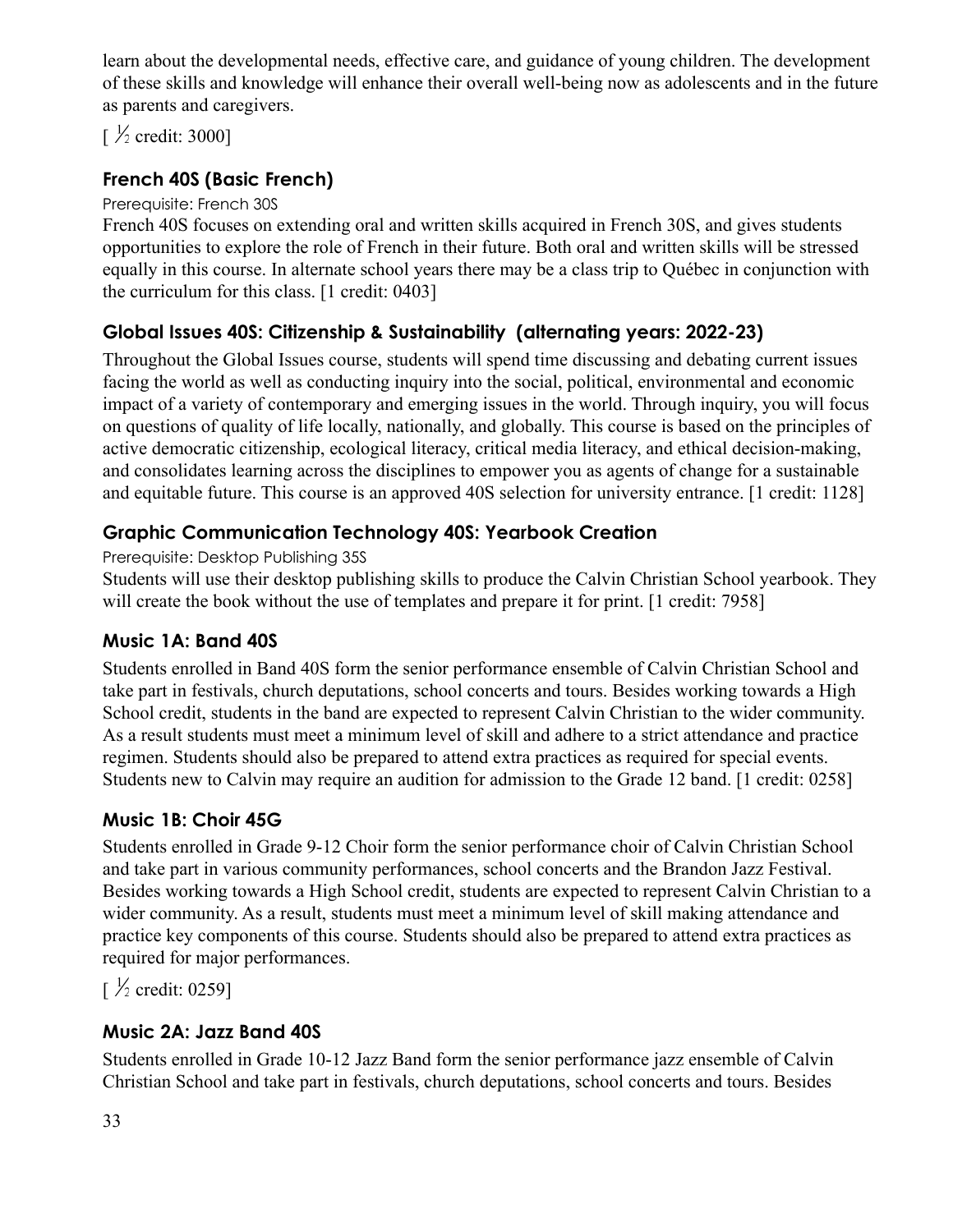working towards a High School credit, students are expected to represent Calvin Christian to a wider community. As a result students must meet a minimum level of skill and adhere to a strict attendance and practice regiment. Students should also be prepared to attend extra practices as required for special events. [1 credit: 0260]

#### <span id="page-34-0"></span>**Physical & Health Education 40F: Active Healthy Lifestyles (General)**

These compulsory full-credit courses are designed to help youth take greater ownership of their own physical fitness, to encourage them to seek out activities that interest them, and to engage in active lifestyles into their futures. Students will study topics related to fitness management, mental health, substance use and abuse prevention, and the social impact of sport. (40S includes sexual health, social/emotional health, and personal development as well.) The focus of this content will be on health and personal planning. These topics will make up the core 25% IN-class component of the course content. Students will be required to develop and implement the remaining 75% of the course on their own time in a personal physical activity plan as part of the physical activity practicum. Students will be introduced to safety and risk management planning to minimize the associated risks of the activities they have chosen.

As part of earning a credit for this course, students will be required to submit a personal fitness portfolio containing elements such as a fitness plan, physical activity log, or journal entries. Students will be graded for completion of the course with a Complete or Incomplete designation.

Note: Parents/guardians will be required to review the student's physical activity plan and sign a Parent Declaration and Consent Form acknowledging their approval of the chosen activities and acceptance of the responsibility for risk management, safety, and supervision. Parents/guardians will also be required to verify the entries of the student's physical activity log through a sign-off procedure. [1 credit: 0169]

### <span id="page-34-1"></span>**Physics 30S**

Recommendation: Concurrent enrolment in Pre-Calculus Math 30S

Prerequisites: Science 20S at 70% level. 70% in Introduction to Applied & Pre-Calculus Math 20S This course develops an understanding of the basic principles and concepts of physics. Over the semester, we will cover Kinematics (motion), Forces, Energy (including Thermal and Nuclear Power and Work in society), Waves and Sound (including vibrations and interference), Electricity and Magnetism. The focus in the course will be on science inquiry, problem solving, the nature of science and science-related skills and content. [1 credit: 0123]

### <span id="page-34-2"></span>**Physics 40S**

Co-requisite: Pre-Calculus Math 40S

Prerequisite: 70% grade in Physics 30S and a 70% grade in Pre-Calculus Math 30S This course further develops a student's understanding of the basic principles and concepts of physics. The course is a continuation of Physics 30S and will further develop the topics introduced there. Students will use a variety of experimental approaches to describe relationships between variables.

The course will include further topics in Dynamics and Uniform Circular Motion, Work and Energy, Fields (gravitational, magnetic and electric), and the Wave Nature of Light. This course is an approved 40S selection for university entrance. [1 credit: 0123]

### <span id="page-34-3"></span>**Pre-Calculus Mathematics 40S**

Prerequisite: 70% in Pre-Calculus Mathematics 30S

Pre-Calculus Mathematics 40S is designed for students who intend to study Calculus and related Mathematics as part of their post-secondary education, or pursue a degree in science. The course is a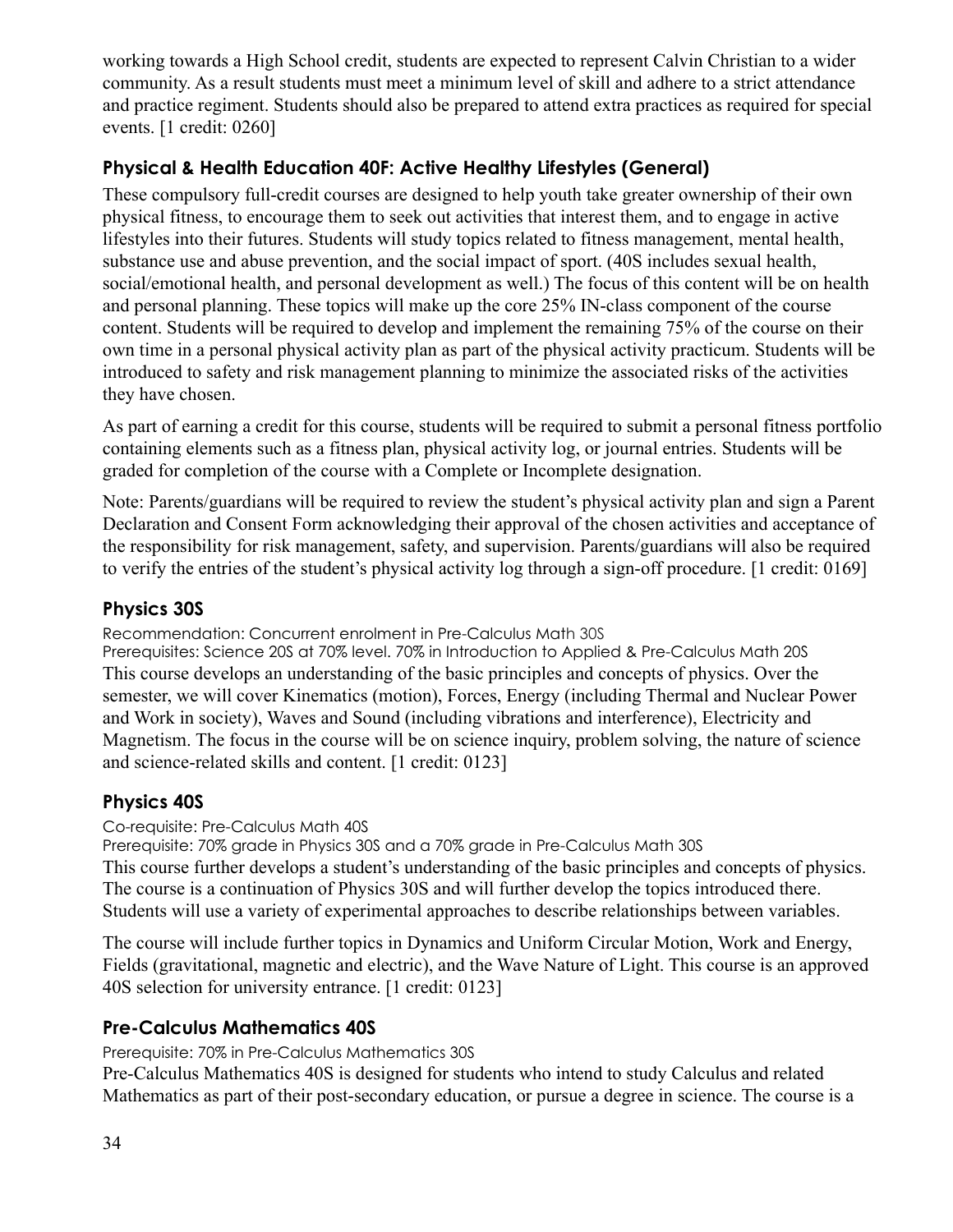high-level study of theoretical mathematics with an emphasis on problem solving and mental mathematics. The use of a graphing calculator is recommended. Topics include: polynomial, radical and logarithmic functions, transformations, trigonometric identities, permutations and combinations, binomial theorem. A graphing calculator is not required. [1 credit: 3939]

#### **Psychology 40S (alternating years: 2023-24)**

This course exposes students to the major topics found in the field of psychology. It also emphasizes the issues that are of particular direct interest and relevance to students completing high school. Students explore the scientific methods upon which psychology is based. They can then apply what they learned to their daily lives. [1 credit: 1010]

#### **Visual Arts 2A: 40S**

#### Instructor approval required for acceptance

This course is intended for students who have demonstrated advanced skills in visual arts. The emphasis of this program will be on problem solving and students will develop a personal expression. Various media will be explored including a variety of watercolour paints, mixed media, pen and ink and airbrushing. Permission of the instructor is required for acceptance. This course is an approved 40S selection for university entrance. [1 credit: 0276]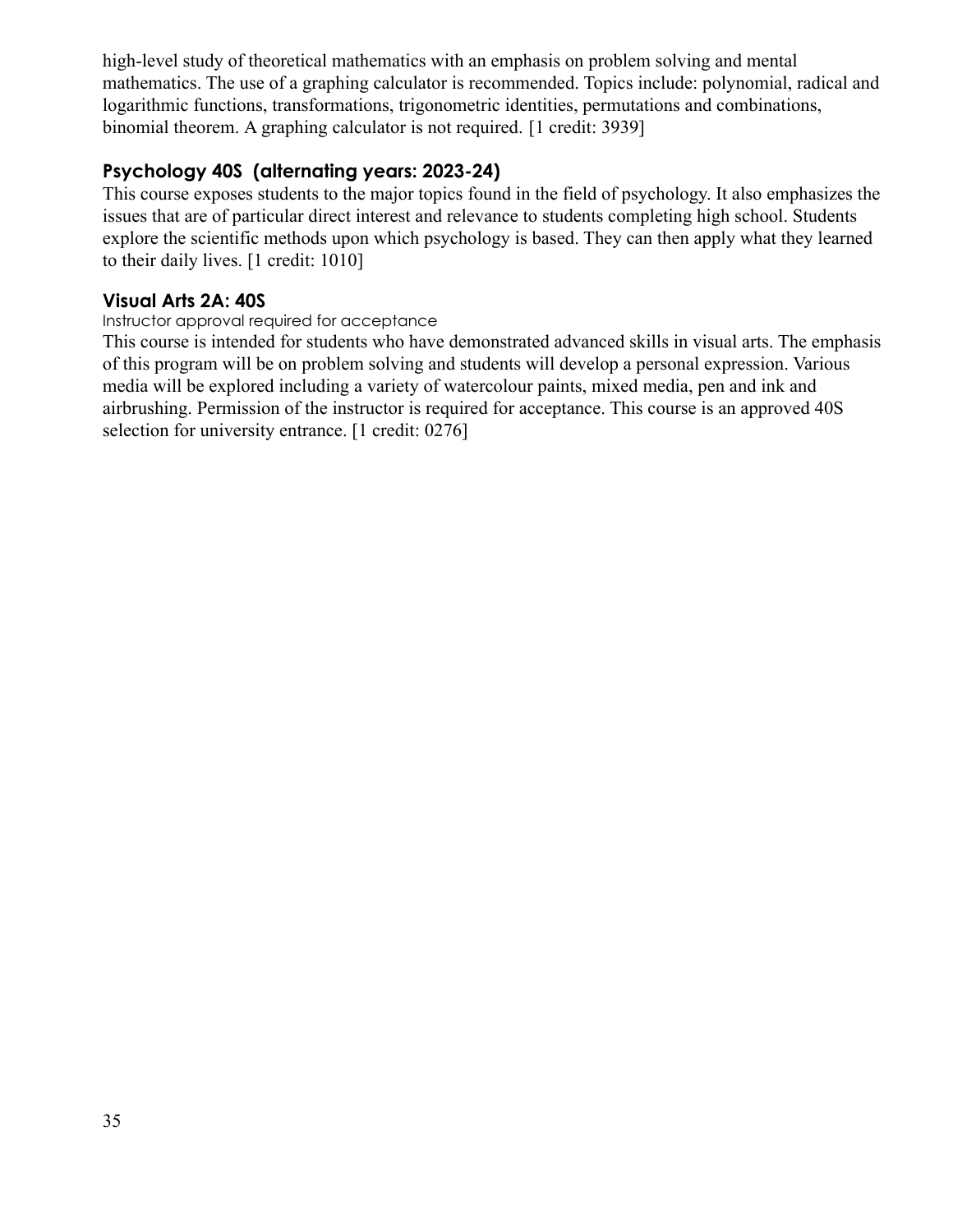## <span id="page-36-0"></span>**Other Credit Opportunities**

#### <span id="page-36-1"></span>**Apprenticeship Opportunities**

Given the need for qualified tradespeople in Manitoba today and the importance of on-the-job experience for the trades, we are now offering more apprentice options. Students are able to work at eligible locations under qualified personnel in order to gain experience in a particular field. The hours will be accumulated during the evenings, weekends and during the summer holidays (and during the semester where possible). These working hours will be paid hours. For every 110 hours of work, students are able to receive 1 credit towards graduation. A total of 8 credits can be accumulated under this option. These credits may count towards their Level 1 journeyman requirements. Students may sample various trades over their high school time in order to make an informed decision regarding a future trade and, possibly, subsequent registration at Red River College or some other post secondary institution.

There is significant involvement expected from the home in order to make this program work for any particular student and will very much be a home/school effort. Only students who are 16 years of age or older and who have completed all of their grade 9 credits are eligible for this program.  $[1 \text{ credit } + ]$ 

#### <span id="page-36-2"></span>**Credit for Employment 30G or 40G**

Manitoba Education and Training has recently developed a credit option that allows students to acquire up to 2.0 credits towards graduation for their employment. Below is the Department's rationale for offering this course:

*CFE offers students, who are a minimum of 16 years of age and/or in Grade 11 or Grade 12, the opportunity to earn a high school credit in Credit for Employment. The CFE allows students to implement career development principles such as essential employability skills into the authentic context of work. Through employment, students will have an opportunity to apply and refine the knowledge and skills acquired in the Career Development Life/Work courses. Furthermore, the CFE will provide students with valuable workplace experience that will contribute to their career-life planning.*

Basically what this means is that if a Grade 11/12 student has taken the Career Development Life/Work course at Calvin Christian School, and once they get a part time job, their paid working hours can be accumulated to gain credits. The student, parent and employer will need to fill out paperwork before, during and after the work experience in order to achieve credits. Each credit is awarded upon the completion of 110 hours (and the paperwork!). This is a great option for students who plan to work during the high school years. The credit(s) can also be attained during the summer break. [1 credit: 0304]

#### <span id="page-36-3"></span>**Dual Credit Courses**

Students in Grade 11 and Grade 12 may enrol in community college or university courses and simultaneously receive credit at the secondary (high school) and post-secondary level. This can provide an opportunity for students to get a head start on post-secondary studies while still receiving secondary credit. See the academic advisor or an administrator for more information about these options.

#### <span id="page-36-4"></span>**Military and Other Credits**

Calvin Christian School strives to offer the best program available for each student enrolled. For some students traditional classroom delivery of credits may not be the best option. Manitoba Education acknowledges this and gives some latitude to students for accumulating credits in different ways. We